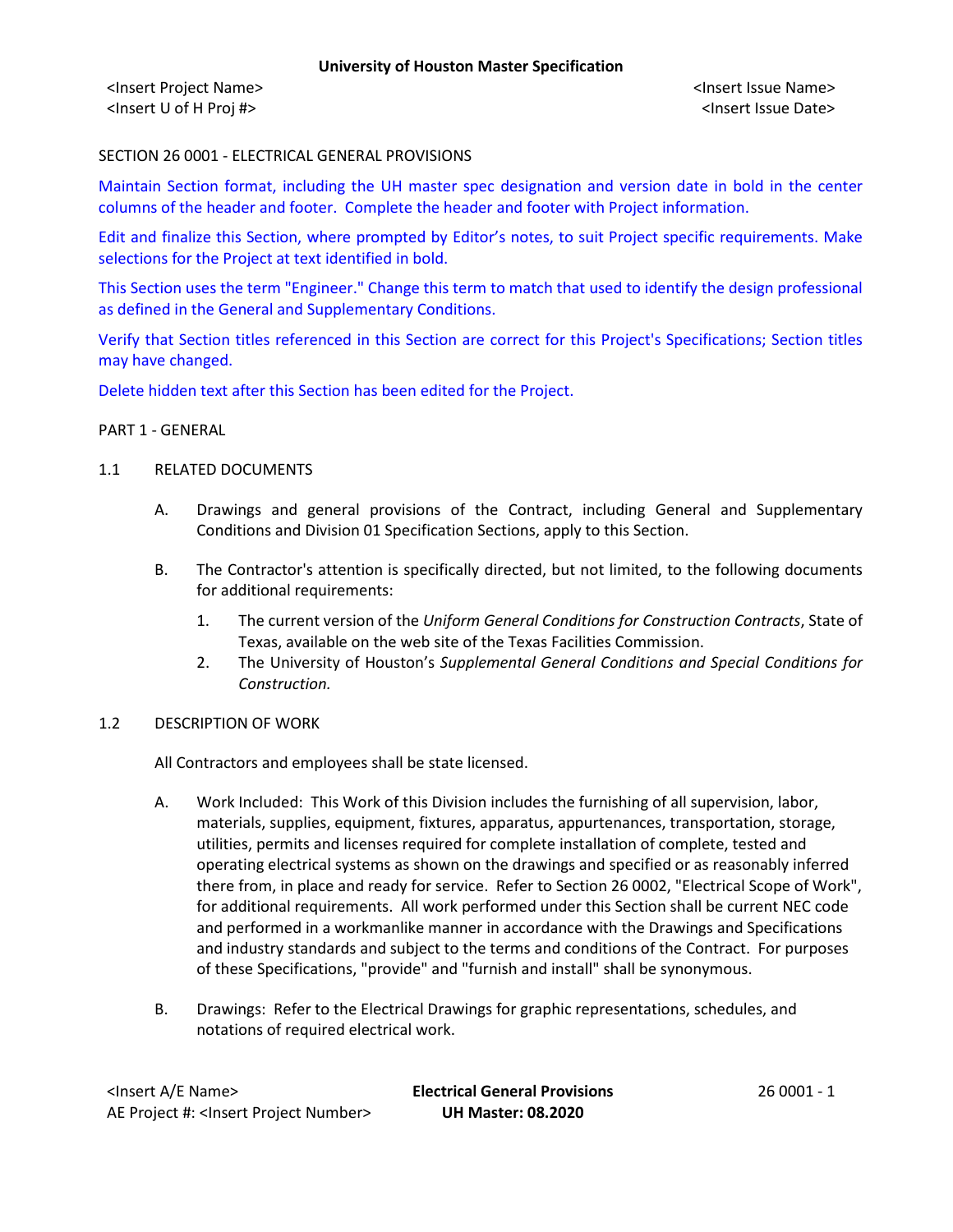<Insert Project Name> <Insert Issue Name> <Insert U of H Proj #> <Insert Issue Date>

- C. Specifications: Refer to this Division and related Divisions for the primary technical specifications of electrical work.
- D. Work of Other Sections: Requirements given within this Section apply to the Work of all Sections of this Division. The actual performance of the Work stays within the section in which it occurs; but subject to the requirements of this Section to the extent applicable.
	- 1. **[Finish painting of electrical systems in areas exposed to the view of building occupants is specified in other Divisions.]** All prime, **[finished,]** and protective painting for all areas, **[and finished painting of electrical systems in areas not exposed to the view of building occupants]** shall be provided under this Division.
	- 2. Installation of electrical control power which is not specified as an integral part of equipment specified under Divisions 21, 22, 23 and 25 shall be provided under this Division.
	- 3. Access doors in finished surfaces **[shall be provided under this Division and installed by the Contractor installing the finished surface.] [are specified under other Divisions].** Locations are shown on the Drawings and as required for proper equipment access.
	- 4. Concrete housekeeping pads**, [curbs,] [duct bank encasement]** and supporting structures are specified under **[other] [this]** Division**[s].** Dimensions and locations of pads and supports shall be the responsibility of this Division.
	- 5. Owner and General Contractor-furnished equipment is furnished and installed under other Divisions. Proper electrical provisions, including rough-in and final equipment connections, are included in the Work of this Division.
	- 6. Motors for all equipment shall be furnished and installed by the Division(s) providing the equipment.
	- 7. Motor starters and controllers that are furnished as an integral part of the equipment shall be furnished and installed by the Division(s) shall be wired and connected by this Division.
	- 8. Adjustable/variable speed drives which are furnished with controlled equipment shall be provided by the Division(s) providing the equipment to this Division for installation, wiring and connections by this Division.
	- 9. All other motor starters and associated electrical wiring and connections are included in the Work of this Division.
	- 10. Standby engine-driven emergency generator exhaust piping shall be furnished, installed and insulated under Division 23. Exhaust silencer(s), flexible exhaust connector(s), ventilated exhaust thimble(s) and condensation trap(s) shall be provided by this Division and installed and insulated (as required) under Division 23.
	- 11. Standby engine-driven emergency generator cooling supply and exhaust air ductwork and dampers shall be furnished and installed under Division 23. Engine generator setmounted closed-circuit radiator and engine-driven fan shall be furnished under this Division.

## 1.3 CODES, PERMITS AND FEES See also UH Design Guidelines Section 12.0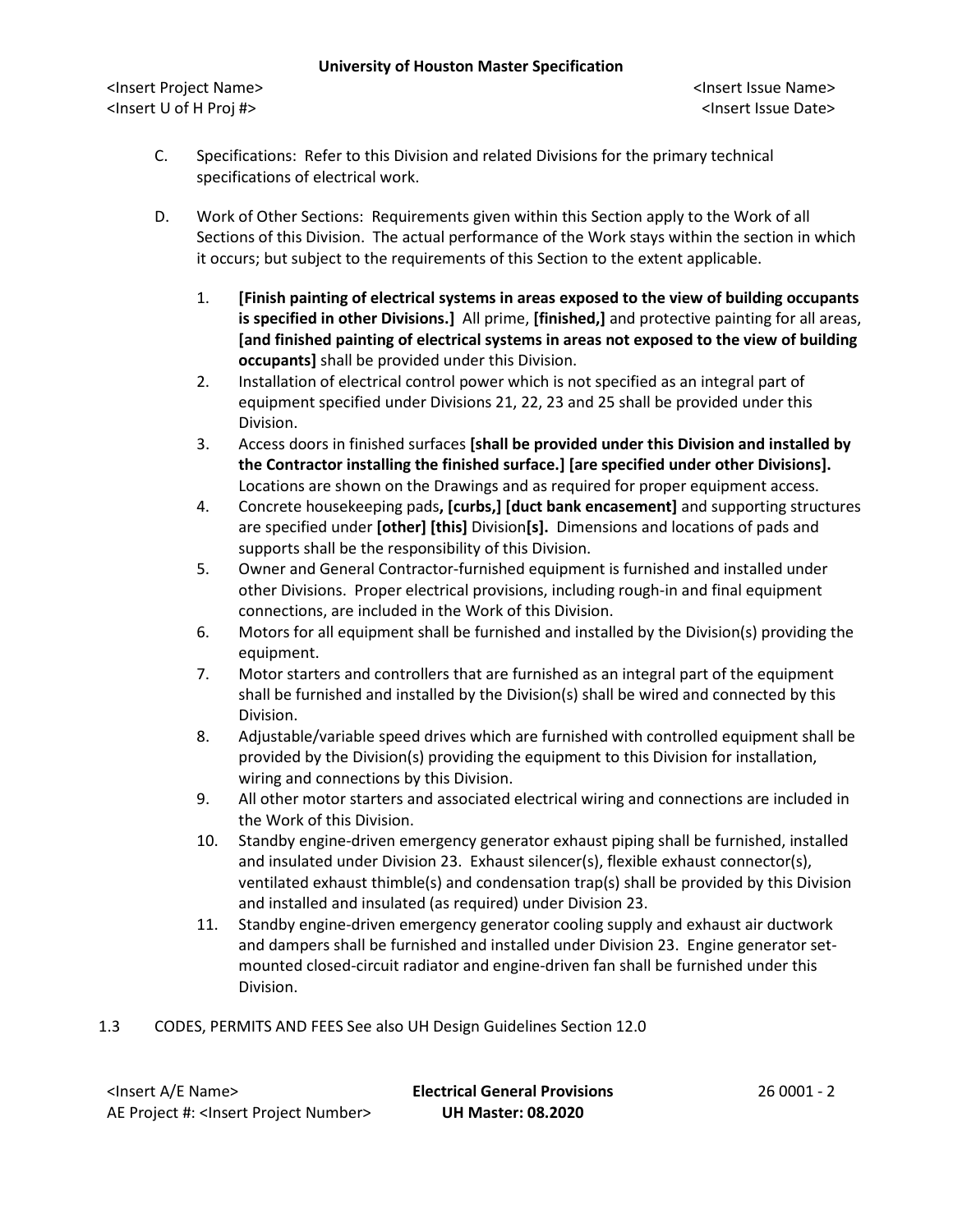<Insert Project Name> <Insert Issue Name> <Insert U of H Proj #> <Insert Issue Date>

- A. General: Comply with the most recently revised versions of applicable laws, rules, regulations, and ordinances of federal, state, and local utilities and authorities. Where alterations to and deviations from the Contract Documents are required by said authority, report the requirements and secure approval before starting work. Obtain all applicable permits, licenses and inspections and pay all fees charged by above authorities.
- B. Code Design Basis: The following codes and ordinances were used in the design of the project and shall be complied with during construction of the project.
	- 1. Building Code \_\_\_\_\_\_\_\_\_\_\_\_\_\_\_\_\_\_\_\_\_\_\_\_\_\_\_\_\_\_\_\_\_\_\_\_\_, current Edition.
	- 2. Fire Code \_\_\_\_\_\_\_\_\_\_\_\_\_\_\_\_\_\_\_\_\_\_\_\_\_\_\_\_\_\_\_\_\_\_\_\_\_\_\_\_, current Edition.
	- 3. Electrical Code \_\_\_\_\_\_\_\_\_\_\_\_\_\_\_\_\_\_\_\_\_\_\_\_\_\_\_\_\_\_\_\_\_\_\_\_, current Edition.
	- 4. Mechanical Code \_\_\_\_\_\_\_\_\_\_\_\_\_\_\_\_\_\_\_\_\_\_\_\_\_\_\_\_\_\_\_\_\_\_, \_\_\_\_\_\_\_\_\_ Edition.
	- 5. Plumbing Code \_\_\_\_\_\_\_\_\_\_\_\_\_\_\_\_\_\_\_\_\_\_\_\_\_\_\_\_\_\_\_\_\_\_\_\_, \_\_\_\_\_\_\_\_\_ Edition.
	- 6. Energy Code \_\_\_\_\_\_\_\_\_\_\_\_\_\_\_\_\_\_\_\_\_\_\_\_\_\_\_\_\_\_\_\_\_\_\_\_\_\_, \_\_\_\_\_\_\_\_\_ Edition.
	- 7. Accessibility Code- **[Texas Accessibility Standards (TAS), 2012 and]** Americans with Disabilities Act of 1990.
- C. Precedence: Where Contract Document requirements are in excess of Code requirements and are permitted under the Code, the Contract Documents shall govern. None of the terms or provisions of the Drawings or specification shall be construed as waiving any of the rules, regulations or requirements of these authorities. In the event of conflict between the Contract Documents and the local enforcing authority, the latter shall rule. Any modifications resulting there from shall be made without additional cost to the Owner or Engineer. This Contractor shall report any such modifications to the Engineer and secure his approval before proceeding.

## 1.4 QUALITY ASSURANCE AND STANDARDS

- A. Materials/Methods: Manufacturers, materials, and methods described in the various sections of the Specifications and indicated on the Drawings are intended to establish a standard of quality only. It is not the intention of the Engineer to discriminate against any product, material or method that is equal to the standards as indicated and/or specified, nor is it intended to preclude open, competitive bidding. The fact that a specific manufacturer is listed as an acceptable manufacturer should not be interpreted to mean that the manufacturers' standard product will meet the requirements of the project design, Specifications and space constraints. The Engineer shall be the sole judge of quality and equivalence of equipment, materials and methods.
- B. Alternative Products/Materials/Methods: Products by other reliable manufacturers, other materials, and other methods may be accepted provided they have equivalent capacity, construction, and performance. Under no circumstances shall any substitution be made without the prior written approval of the Engineer and Owner. Wherever a definite product, material or method is specified and there is not a statement that another product, material or method will be acceptable, it is the intention of the Engineer that the specified product, material or method is the only one that shall be used without prior approval. Wherever a

<Insert A/E Name> **Electrical General Provisions** 26 0001 - 3 AE Project #: <Insert Project Number> **UH Master: 08.2020**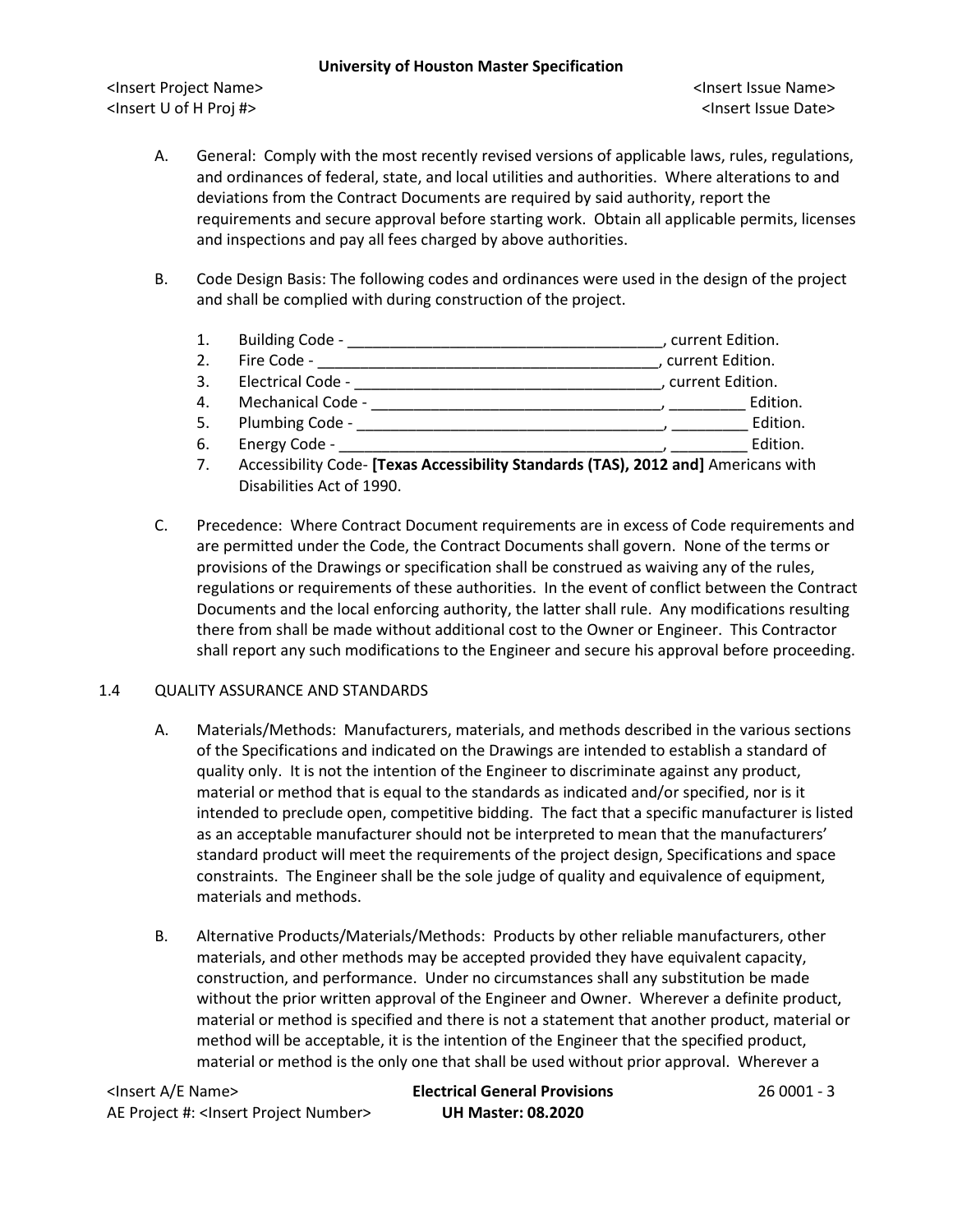definite material or manufacturer's product is specified and the Specification states that products of similar design and equal construction from the specified list of manufacturers may be provided, it is the intention of the Engineer that products of manufacturers that are specified are the only products that will be acceptable and that products of other manufacturers will not be considered for substitution without prior written approval.

- C. Alternative Equipment: Where substituted or alternative equipment is used on the project, it shall be the responsibility of the Contractor or Subcontractor involved to verify that the equipment will fit in the space available, including all required Code and maintenance clearances, and to coordinate all equipment requirements and provisions with the Electrical Design and all other Contractors and Subcontractors shall obtain approval of Owner.
- D. Compatibility: Provide products which are compatible with other products of the electrical work and with other work requiring interface with the electrical work, including electrical connections and control devices. For exposed electrical work, coordinate colors and finishes with other work. Determine in advance of purchase that equipment and materials proposed for installation will fit into the confines indicated, leaving adequate clearance as required by applicable codes and for adjustment, repair, and replacement.
- E. Standards: Refer to Divisions 0 and 1 for general administrative/procedural requirements related to compliance with applicable standards. This Work and all materials shall meet the standards set forth in the applicable portions of the following recognized standards:
	- 1. AEIC Association of Edison Illuminating Companies.
	- 2. ANSI American National Standards Institute.
	- 3. ASHRAE American Society of Heating, Refrigerating & Air-Conditioning Engineers.
	- 4. ASME American Society of Mechanical Engineers.
	- 5. ASPE American Society of Plumbing Engineers.
	- 6. ASSE American Society of Sanitary Engineering.
	- 7. ASTM American Society for Testing and Materials.
	- 8. AWS American Welding Society.
	- 9. CBM Certified Ballast Manufacturers.
	- 10. CDA Copper Development Association.
	- 11. CE Corps of Engineers (U. S. Department of the Army).
	- 12. EIA Electronic Industry Association.
	- 13. ETL Electrical Testing Laboratory.
	- 14. FAA Federal Aviation Administration (US Department of Transportation).
	- 15. FCC Federal Communications Commission.
	- 16. FM Factory Mutual Engineering Corporation.
	- 17. FS Federal Specification (General Services Administration).
	- 18. ICEA Insulated Cable Engineering Association.
	- 19. IEEE Institute of Electrical and Electronics Engineers.
	- 20. IES Illuminating Engineering Society of North America.
	- 21. IRI Industrial Risk Insurers.
	- 22. LPI Lighting Protection Institute.

# <Insert A/E Name> **Electrical General Provisions** 26 0001 - 4

AE Project #: <Insert Project Number> **UH Master: 08.2020**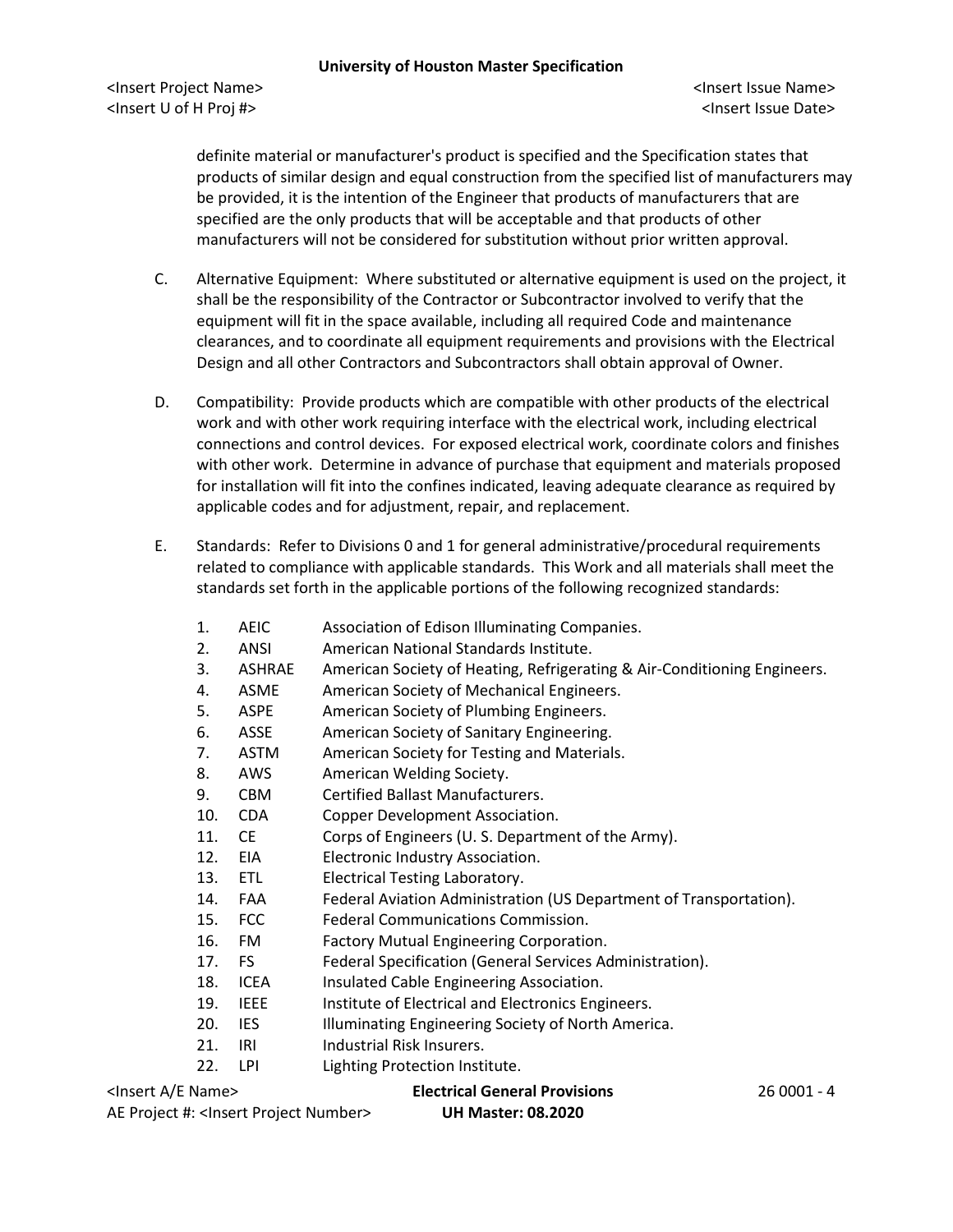<Insert Project Name> <Insert Issue Name> <Insert U of H Proj #> <Insert Issue Date>

- 23. MIL Military Standardization Documents (US Dept. of Defense).
- 24. MSS Manufacturers Standardization Society of the Valve and Fittings Industry.
- 25. NEC National Electrical Code (by NFPA).
- 26. NECA National Electrical Contractor Association.
- 27. NEMA National Electrical Manufacturers Association.
- 28. NFPA National Fire Protection Association.
- 29. OSHA Occupational Safety Health Administration (US Department of Labor).
- 30. UL Underwriters' Laboratories, Inc.

## 1.5 SITE VISIT AND FAMILIARIZATION

- A. General: Become familiar with the Drawings and Specifications, examine the premises, and understand the conditions under which the Contract shall be performed, prior to submitting a bid.
- B. Site: Be informed of the site conditions, verify locations of new and existing equipment, and determine exact requirements for connections.
- C. Coordination: Submission of a bid for this project infers that the Contractor has visited the site and has become familiar with the Drawings and site conditions and has included in his proposal, all work necessary to properly install the systems on the project.
- D. Pre-Bid Conference: Refer to Divisions 0 and 1.

#### 1.6 DRAWINGS AND SPECIFICATIONS

- A. General: The Drawings are schematic in nature and indicate approximate locations of the electrical systems, equipment, fixtures and devices, except where specific locations are noted and dimensioned on the Drawings. All items are shown approximately to scale. The intent is to show how these items shall be integrated into the building. Locate all items by on the job measurements and in accordance with the Contract Documents. Cooperate with other trades to ensure project completion as indicated.
- B. Location: Prior to locating electrical devices, light fixtures, and other items, obtain the Architect/ Engineer's approval as to exact location. Locations shall not be determined by scaling Drawings. Mount lighting fixtures and electrical devices at the heights directed by the Architect/Engineer. Where there is a question concerning the required location for items of electrical work, the Contractor shall submit a request for information to the Architect/Engineer requesting specific directions for locating the item. Contractor shall be responsible for costs of redoing work of trades necessitated by failure to comply with this requirement.
	- 1. All electrical devices, lighting fixtures, and other devices shall be referenced to coordinated, established data points and shall be located to present symmetrical arrangements with these points and to facilitate the proper arrangements of building construction details, acoustical tile panels and other building features with respect to the

<Insert A/E Name> **Electrical General Provisions** 26 0001 - 5 AE Project #: <Insert Project Number> **UH Master: 08.2020**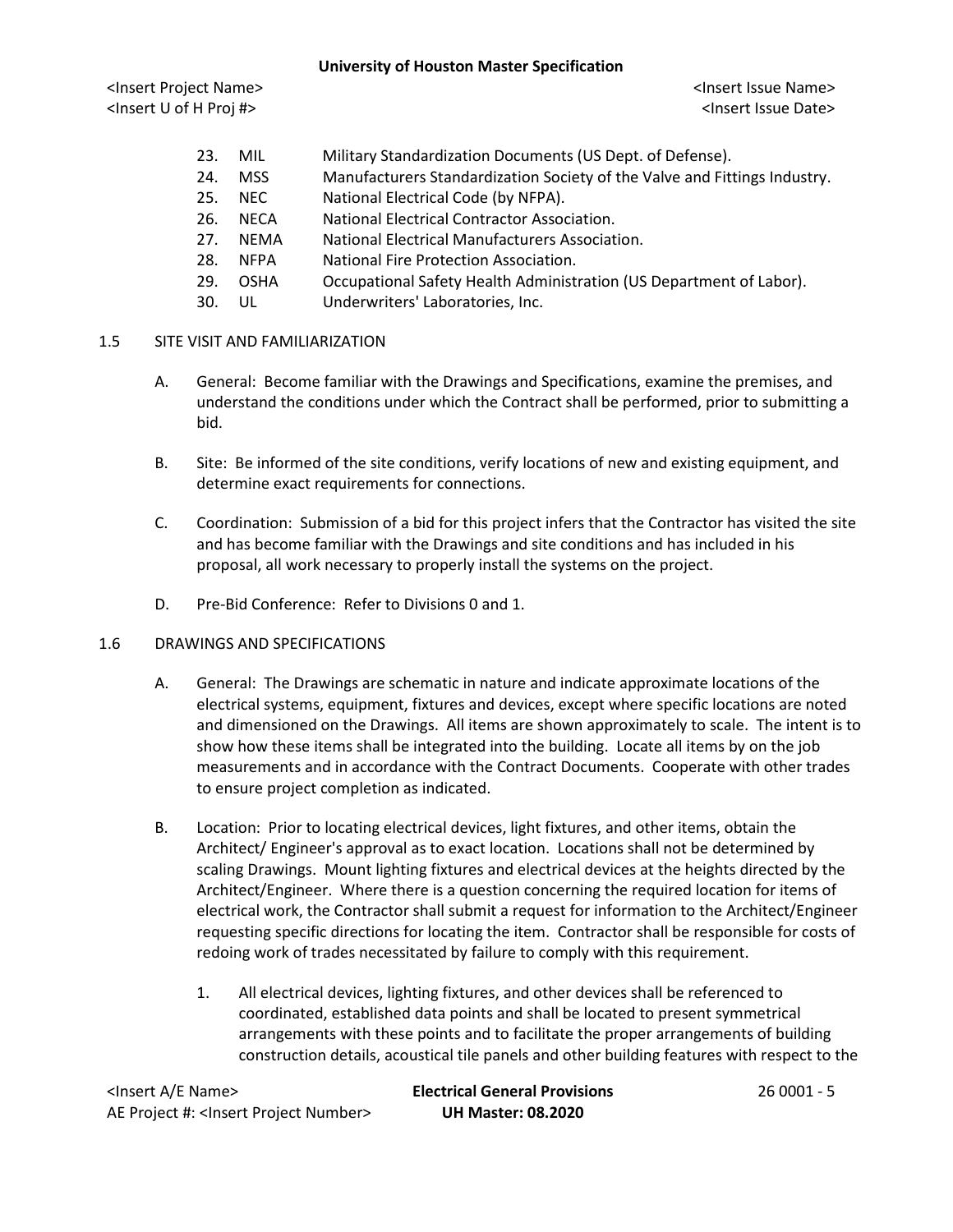<Insert Project Name> <Insert Issue Name> <Insert U of H Proj #> <Insert Issue Date>

mechanical and electrical outlets and devices. Electrical devices, fixtures, and outlets shall be referenced to such features as wall and ceiling furrings, balanced border widths, masonry joints, etc. Outlets in acoustical tile shall occur symmetrically in tile joints or in the centers of whole tiles and the exact location of each outlet and the arrangements to be followed shall be acceptable to the Architect/Engineer. Outlets in wall tile or masonry construction shall occur symmetrically in the centers of whole tiles, bricks, or blocks and the exact location of each outlet and the arrangement to be followed shall be acceptable to the Architect/Engineer.

- 2. The Drawings show diagrammatically the location of the various outlets and apparatus. Exact locations of these outlets and apparatus shall be determined by reference to the Architectural Drawings and to all detail Drawings, equipment Drawings, rough-in Drawings, etc., by measurements at the building, and in cooperation with the other trades. The Owner and Architect/Engineer reserve the right to make any reasonable change in location of any outlet or apparatus before installation, without additional cost to the Owner.
- C. Specifications: The specifications are intended to supplement the Drawings and it is not in the scope of the specifications to mention any part of the work which the Drawings are competent to fully explain. Conversely, any part of the work which the specifications are competent to fully explain, may not be mentioned on the Drawings.
- D. Disagreement: Disagreement between the Drawings or specifications or within the Drawings or specifications shall be estimated using the better quality or greater quantity of material or installation, and a request for information shall be made to the Engineer.

## 1.7 DISCREPANCIES

- A. Clarification: Clarification shall be obtained before submitting a proposal for the Work under this Division as to discrepancies or omissions from the Contract Documents or questions as to the intent thereof.
- B. Detailed Instructions: Should it appear that the work hereby intended to be done or any of the materials relative thereto, is not sufficiently detailed or explained in the Drawings or Specifications, then the Contractor shall submit a request for information to the Engineer for such further Drawings or explanations as may be necessary before proceeding, allowing a reasonable time for the Engineer to respond. The Contractor shall conform to this additional information as a part of the Contract without additional cost to the Owner or Engineer.
- C. Interpretations: Should any doubt or question arise respecting the true meaning of Drawings or Specifications, reference shall be made to the Engineer, whose written decision shall be final and conclusive. No alleged statement by the Engineer will be accepted as an excuse for inferior work.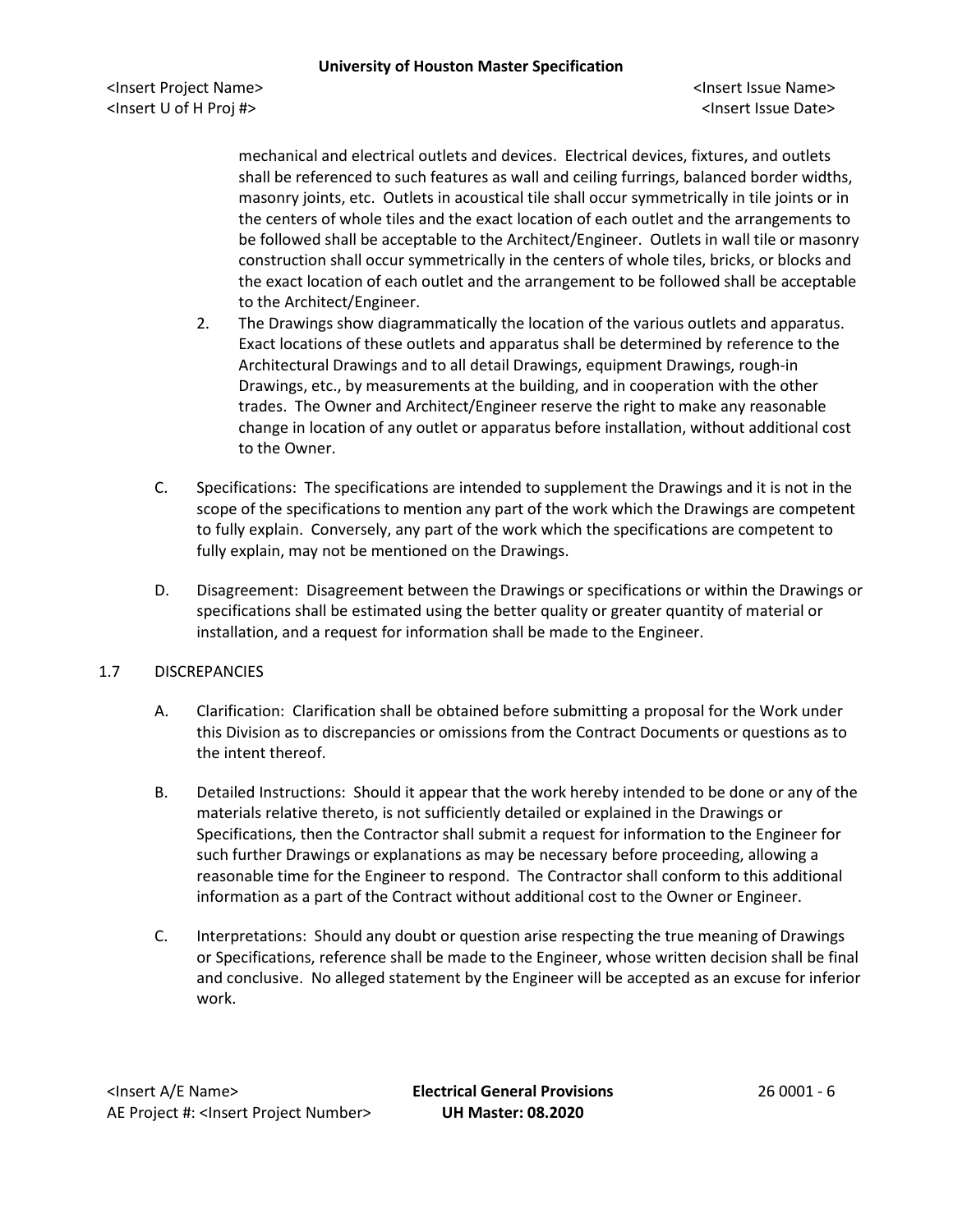D. Contractor Agreement: Consideration will not be granted for misunderstanding of the amount of work to be performed. Submission of a bid conveys full Contractor agreement of the items and conditions specified, shown, scheduled, or required by the nature of the project.

## 1.8 UTILITIES

- A. General: Utility information shown on the Drawings has been shown based upon data obtained from the site survey and the agencies having jurisdiction and are accurate to the best of the knowledge of the Engineer.
- B. Coordination: The Contractor shall be responsible for field verification of the actual location of site and/or building utilities and shall make modifications necessary for connection to or construction around those utilities at no additional cost to the Owner or Engineer.

## 1.9 TEMPORARY FACILITIES

A. General: Refer to Uniform General Conditions and Divisions 0 and 1 for requirements concerning temporary electrical facilities.

### 1.10 CHANGE ORDERS

A. General: Refer to Uniform General Conditions and Divisions 0 and 1 for requirement concerning Change Orders.

## 1.11 ALTERNATES

A. General: Refer to Divisions 0 and 1 for information concerning Alternates.

#### 1.12 UNIT PRICES

A. General: Refer to Divisions 0 and 1 for information on required Unit Prices which are part of the project bid.

#### 1.13 PRECONSTRUCTION CONFERENCE

A. Conference: Upon the award of this Contract and prior to commencing any work, the Contractor and his designated major subcontractors, shall confer with the Architect, Engineer and Owner concerning the Work under this Contract. The conference shall be at a mutually agreeable place and time.

#### 1.14 SITE OBSERVATION

A. General: Observation at the site to verify general compliance with Contract Documents shall be made periodically by the Engineer or his representative. Written observation comments shall be submitted to the General Contractor for review and a written response.

| <lnsert a="" e="" name=""></lnsert>                  | <b>Electrical General Provisions</b> | 26 0001 - 7 |
|------------------------------------------------------|--------------------------------------|-------------|
| AE Project #: <lnsert number="" project=""></lnsert> | <b>UH Master: 08.2020</b>            |             |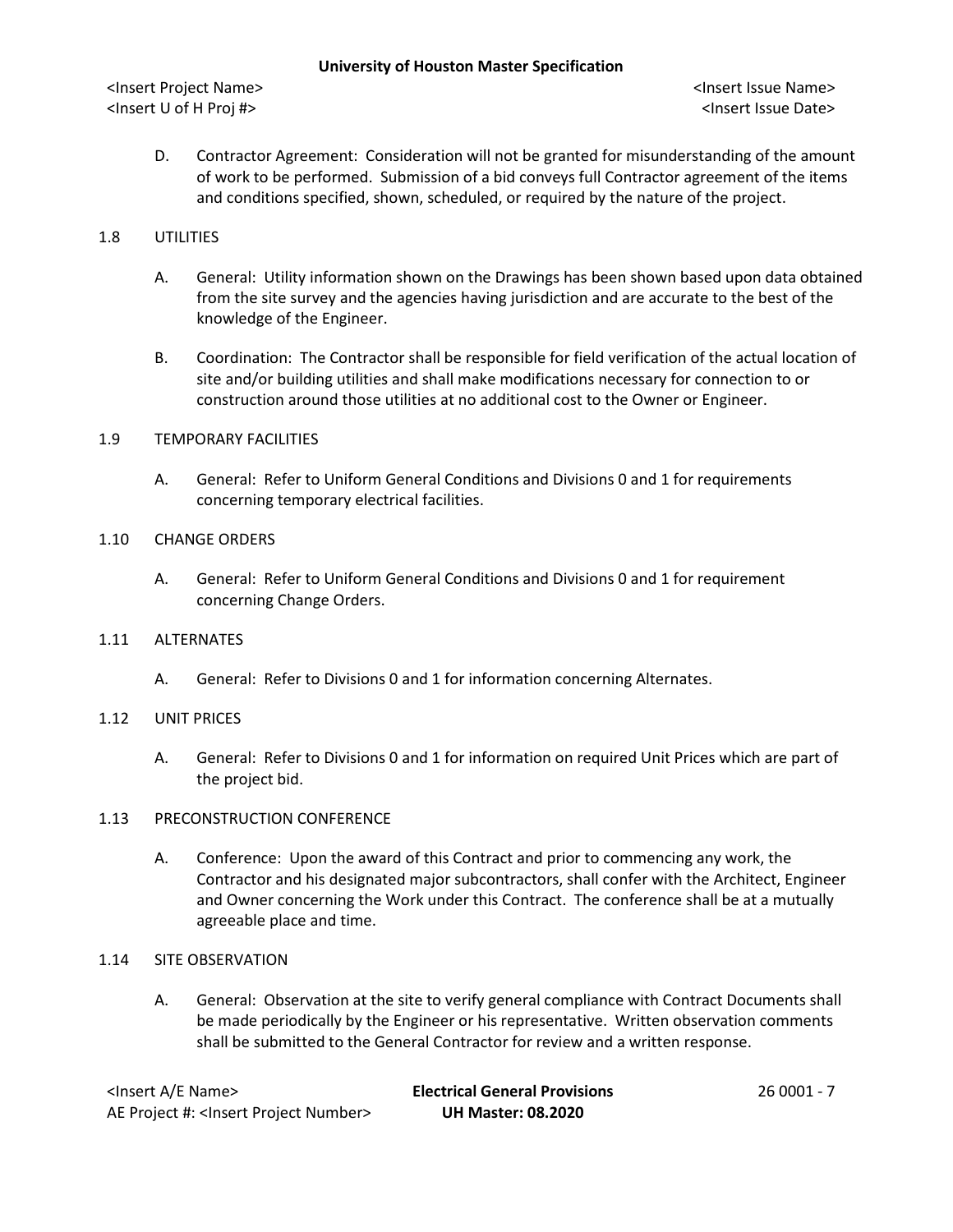#### 1.15 REQUESTS FOR INFORMATION (RFI)

- A. General: All Contractor Requests for Information (RFI's) shall be submitted to the Engineer in writing, for response.
- B. Format: All RFI's shall be submitted on a form which includes the date, a sequential RFI number, the requested information and space for the Engineer's response, signature and date. RFI's shall be submitted to the Engineer in an electronic format (unprotected pdf, doc/docks or axles/lax format) for response.
- C. Responses: The Engineer will endeavor to provide RFI response time in the Engineer's office of five working days after receipt of the RFI by the Engineer.

### 1.16 SUBMITTALS

- A. General: Submittals required for this project shall include, but not be limited to:
	- 1. Shop Drawings and Product Brochure Submittals.
	- 2. Certifications and Test Reports.
	- 3. Warranties (Guarantees).
- B. Refer to Division 1 for additional submittal requirements.
- C. Shop Drawings and Product Brochure Submittals: The Contractor shall submit one electronic (unprotected pdf format) copy or a minimum of 1 complete bound hardcopy set shall be provided but additional sets shall be provided at the request of the University. Hard copy set shall include shop drawings and complete data covering each item of equipment or material. The terms "Submittal" and "Shop Drawing" in this Specification are defined as either product literature, samples of equipment, or actual Shop Drawings. The first submittal of each item requiring a submittal must be received by the Engineer within 90 days of contract award. The Engineer shall not be responsible for any delays or costs incurred due to excessive Shop Drawing review time where the first submittal is received more than 90 days after contract award. The Architect, **[Owner,]** and Engineer will each retain one copy of all hardcopy Shop Drawing submittals for their files. The Contractor is required to include a copy of all final electrical Shop Drawing submittals in Electrical O&M manuals.
	- 1. Contractor shall prepare complete submittals that include all pertinent information about the product. A single shop drawing shall not contain information from more than one specification section, but a single specification section may be subdivided into separate submittals for items or equipment that are specified in that section. Shop Drawings shall be separately bound by complete or partial specification section. Where a single Shop Drawing contains information from more than one specification section, it will be marked "REVISE AND RESUBMIT" and returned. Each Shop Drawing shall include the following items enclosed in a suitable binder, Shop Drawings that do not comply with the above requirements will be marked "REVISE AND RESUBMIT" and returned to the Contractor:

<Insert A/E Name> **Electrical General Provisions** 26 0001 - 8 AE Project #: <Insert Project Number> **UH Master: 08.2020**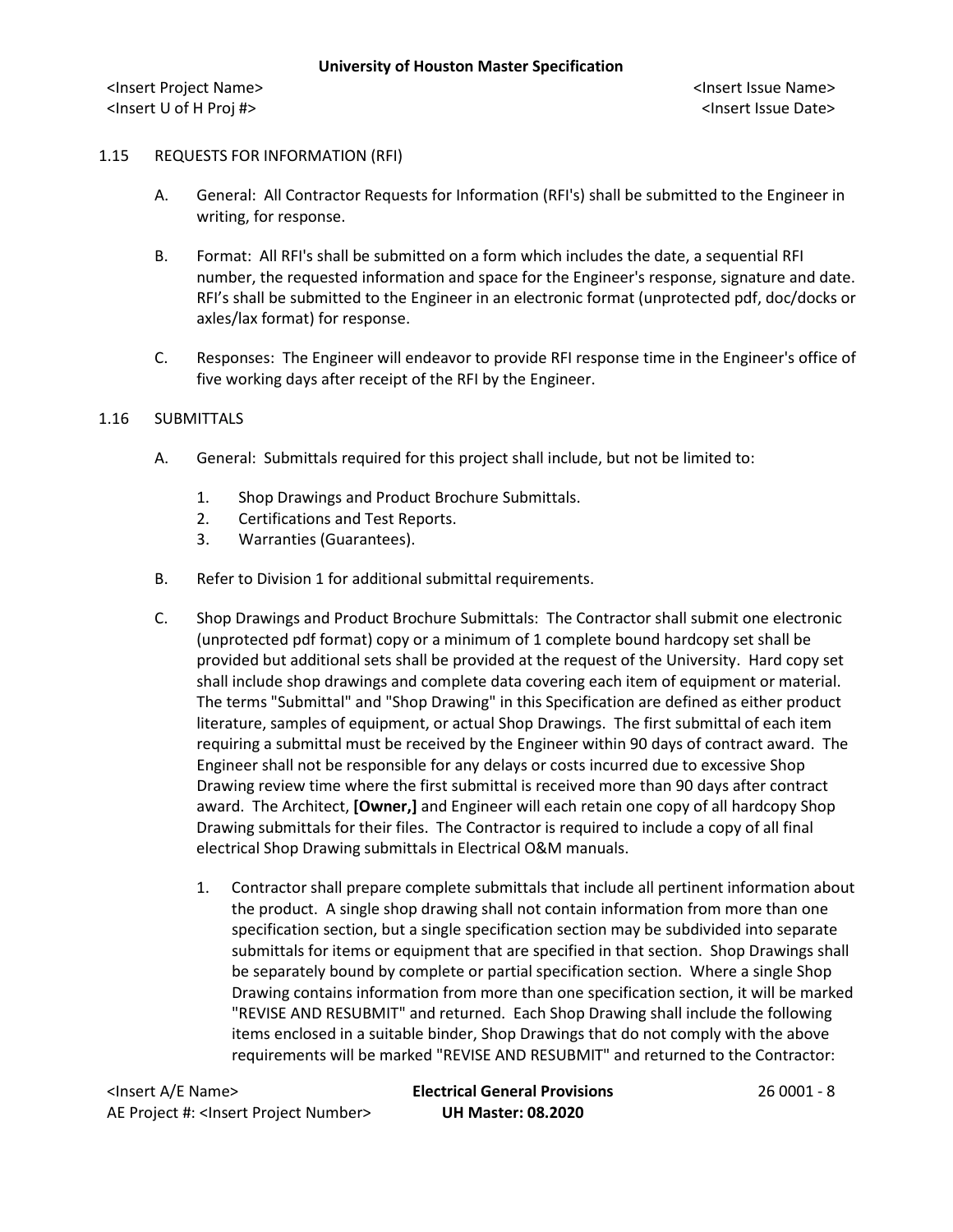<Insert Project Name> <Insert Issue Name> <Insert U of H Proj #> <Insert Issue Date>

- a. A cover sheet with the names and addresses of the Project, Architect, M/E/P Engineer, General Contractor, and the Subcontractor making the submittal. The cover sheet shall also contain the specification section number applicable to the item or items submitted, the item nomenclature and description and a submittal number. Electrical submittals shall be numbered sequentially by specification section with a sequence suffix (e.g. 26 2200-1, 26 2312-2, 26 2501-1, etc.). Resubmittals shall be numbered with the original submittal number plus an "R" in the sequence suffix (e.g. the resubmittals of submittal 26 2200-1 would be 26 2200-1R1, 26 2200-1R2 ...).
- b. An index page with a listing of all data included in the submittal.
- c. A list of variations. This page shall list all variations, including unfurnished or additional items or features between the submitted equipment and the specified equipment. If there are no variations, then this page shall state "No Variations". Where variations affect the work of other contractors, then the contractor shall certify on this page that these variations have been fully coordinated with the affected contractors and that all additional costs to the affected contractors associated with the variations shall be paid by the submitting contractor.
- d. Equipment information including manufacturer's name and designation, size, weight, performance and capacity data. All applicable listings, labels, approvals and standards shall be clearly indicated.
- e. Dimensional data and actual sketches as applicable to show that the submitted equipment will fit the space available with all required Code and maintenance clearances.
- f. Identification of each item of material or equipment matching that indicated on the Drawings.
- g. Sufficient pictorial, descriptive and diagrammatic data on each item to show its conformance with the Drawings and Specifications. Any options or special requirements shall be so indicated. All applicable information shall be clearly indicated with arrows or another approved method. Any non-applicable information shall be crossed out.
- h. Additional information as required in other sections of this Division.
- i. Certification by the General Contractor and Subcontractor that the material submitted is in accordance with the Contract Documents, signed and dated.
- j. Reports or information requiring certification shall be certified by an authorized officer of the manufacturer or testing agency.
- k. Certified Shop Drawings showing dimensions, loading details, anchor bolt locations, and inserts required for each piece of equipment set on concrete in sufficient time to cause no delay in the Work.
- l. Equipment and material submittals shall show sufficient data including all performance data, recommended installation details, and sufficient data to indicate complete compliance with the Contract Documents, including proper sizes, clearances, capacities, materials, and finishes.
- D. Required Shop Drawing Submittals: Submit Shop Drawings, including, but not limited to the following items. Refer to individual specification sections for specific submittal requirements.

<Insert A/E Name> **Electrical General Provisions** 26 0001 - 9 AE Project #: <Insert Project Number> **UH Master: 08.2020**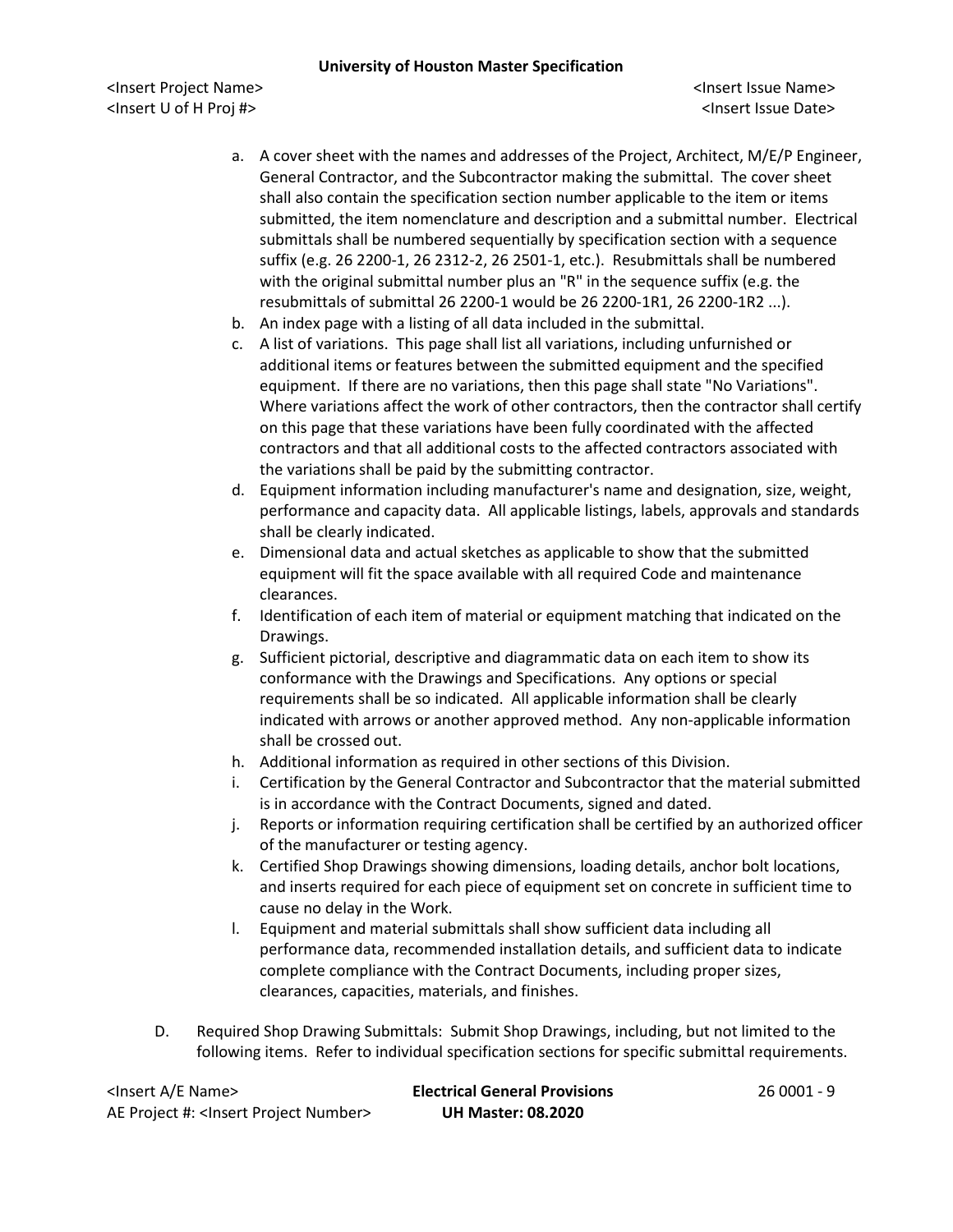<Insert Project Name> <Insert Issue Name> <Insert U of H Proj #> <Insert Issue Date>

- 1. Electrical Basic Materials and Methods **Refer to Section 26 0501.**
- 2. Insulated Conductors, Cable, Wires and Terminations Refer to Section 26 0519.
- 3. Electrical Grounding and Bonding for Electrical Systems Refer to Section 26 0526.
- 
- 
- 6. Electrical Gutters and Wireways **Refer to Section 26 0535.**
- 
- 8. Power Systems Studies **Refer to Section 26 0573.**
- 9. Electrical Controls and Relays **Refer to Section 26 0916.**
- 10. Lighting Control Devices **Refer to Section 26 0923.**
- 11. Relay-Based Lighting Controls **Refer to Section 26 0926.**
- 12. Secondary Unit Substations **Refer to Section 26 1116.**
- 13. Medium Voltage Pad-Mounted Transformers Refer to Section 26 1219.
- 14. Medium Voltage Switchgear **Refer to Section 26 1313.**
- 15. Medium Voltage Load Interrupter Switches Refer to Section 26 1300.
- 16. Low Voltage Transformers **Refer to Section 26 2200.**
- 17. Low Voltage Switchgear **Refer to Section 26 2414.**
- 18. Low Voltage Switchboards **Refer to Section 26 2413.**
- 
- 20. Low Voltage Motor Control Centers The Refer to Section 26 2419.
- 21. Electrical Service Entrance **Refer to Section 26 2701.**
- 
- 23. Miscellaneous Electrical Controls and Control Wiring Refer to Section 26 2718.
- 24. Elevator Equipment Provisions **Refer to Section 26 2719.**
- 25. Voice/Data System Provisions and the Control of Refer to Section 26 2721.
- 26. Master Antenna/Cable Television System Provisions Refer to Section 26 2722.
- 27. Audio/Visual System Provisions and Refer to Section 26 2723.
- 28. Security System Provisions **Refer to Section 26 2724.**
- 
- 30. Medium Voltage Fuses Refer to Section 26 2812.
- 
- 32. Enclosed Circuit Breakers **Refer to Section 26 2817.**
- 
- 34. Enclosed Motor Controllers and the Refer to Section 26 2913.
- 35. Variable Speed Drives **Refer to Section 26 2923**
- 
- 37. Battery Emergency Power Supply **Example 26 and Section 26 3305.**
- 38. Static Uninterruptible Power Supply Refer to Section 26 3353.
- 39. Automatic Transfer Switches **Refer to Section 26 3623.**
- 40. Lightning Protection for Structures **Refer to Section 26 4113.**
- 41. Transient Voltage Surge Protection Devices Refer to Section 26 4313.
- 
- 43. LED Exterior Lighting **Refer to Section 26 5600.**
- 44. Voice/Data System Provisions/Cabling The Refer to Section 27 1005.

AE Project #: <Insert Project Number> **UH Master: 08.2020**

<Insert A/E Name> **Electrical General Provisions** 26 0001 - 10

4. Electrical Raceways **Refer to Section 26 0533.** 5. Electrical Boxes Refer to Section 26 0534. 7. Electrical Cable Tray **Refer to Section 26 0536.** 19. Panelboards **Refer to Section 26 2416.** 22. Equipment Wiring **Refer to Section 26 2717.** 29. Wiring Devices **Refer to Section 26 2726.** 31. Low Voltage Fuses **Refer to Section 26 2813.** 33. Enclosed Switches **Refer to Section 26 2818.** 36. Engine Generators Refer to Section 26 3213. 42. LED Indoor Lighting **Refer to Section 26 5100**.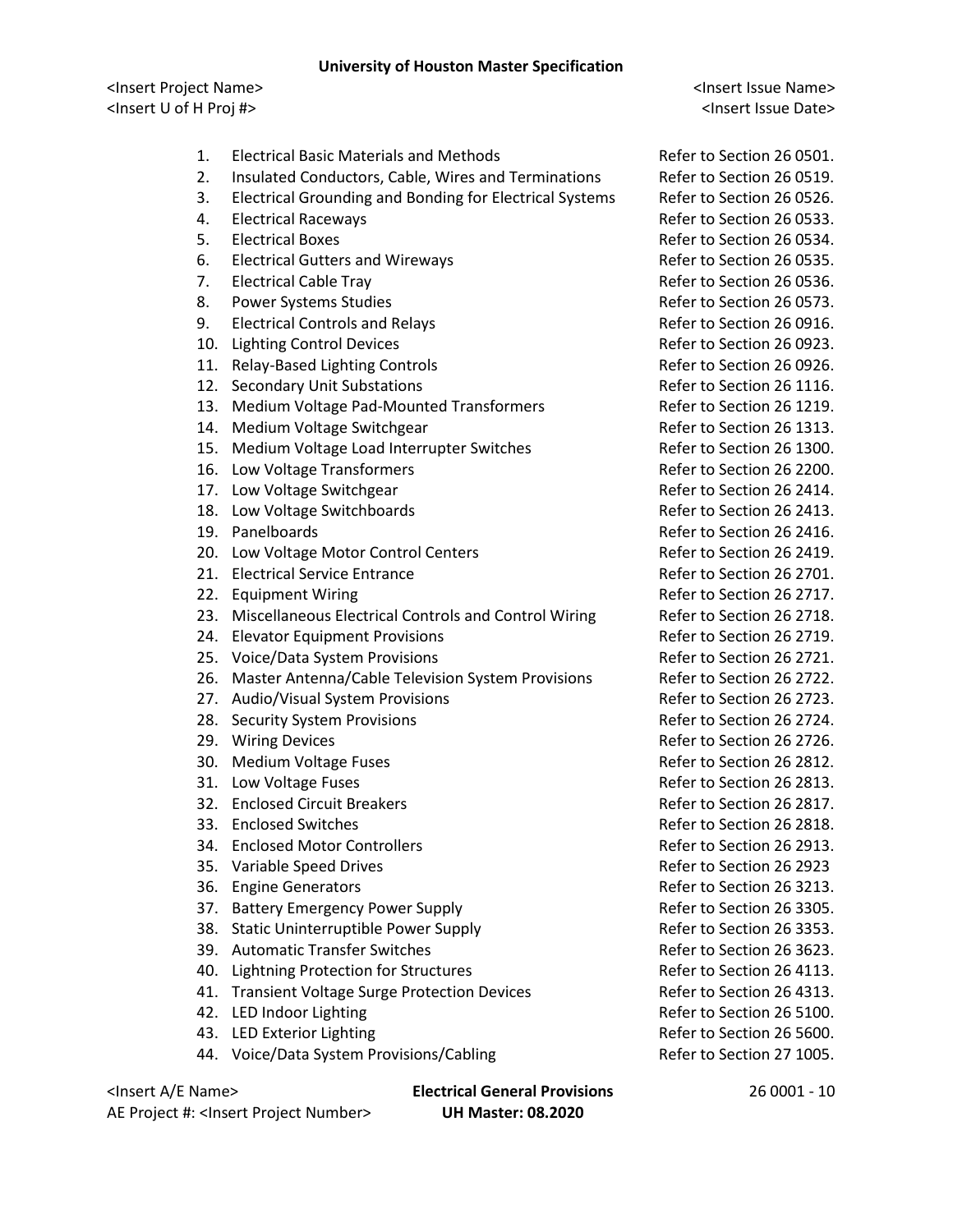<Insert Project Name> <Insert Issue Name> <Insert U of H Proj #> <Insert Issue Date>

- 45. Low-Rise Fire Alarm System **Refer to Section 28 3101.**
- 46. High-Rise Fire Alarm System **Refer to Section 28 3102.**
- 47. Addressable Device Fire Alarm System Refer to Section 28 3103.
- 48. High-Rise Addressable Device Fire Alarm System Refer to Section 28 3104.
- 49. Coordination Drawings **and Coordination Drawings** as required by this Section.

- E. Samples: Submit two samples, upon request, of electrical devices and materials for review by the Architect/Engineer. Samples will be returned upon written request of the Contractor.
- F. Shop Drawing Submittal Review: Shop Drawings will be reviewed for general conformance with the design concept of the project and general compliance with the information given in the Contract Documents. Any action shown in review comments is subject to the requirements of the Contract Documents. The submitting Contractor is responsible for: dimensions which shall be confirmed at the job site; fabrication processes and techniques of construction; coordination of his work with that of all other trades; and the satisfactory performance of his work.
	- 1. The Engineer will endeavor to provide a Shop Drawing review time in the Engineer's office of two weeks per review, exclusive of transmittal time, and this review time shall be considered by the Contractor when scheduling his work on the project.
	- 2. The Architect's review or approval and the Engineer's review of Shop Drawings shall not relieve the Contractor of the responsibility for errors, omissions or deviations that may be contained in the submittals. If the Contractor proceeds on the basis of undetected errors, omissions or deviations in reviewed Shop Drawings, it shall be at his sole responsibility and the review does not allow deviations from the requirements of the Contract Documents. Noting some errors, omissions, and deviations but overlooking other errors, omissions, and deviations does not grant the Contractor permission to proceed in error. Regardless of any information contained in the Shop Drawing or the Engineer's review thereof, the Contract Documents shall govern the Work and are neither waived nor superseded by the Shop Drawing review.
	- 3. It shall be the responsibility of the submitting Contractor to check all equipment and materials for conformance with the Contract Documents and "REVIEWED WITH NO EXCEPTIONS TAKEN" or "MAKE CORRECTIONS NOTED" submittal at the time such equipment and materials are delivered to the job site, and to notify the Engineer of any deviations.
	- 4. Inadequate or incomplete Shop Drawings will not be reviewed by the Architect or the Engineer and will be returned to the Contractor marked "REVISE AND RESUBMIT" for completion and resubmittal.
	- 5. Shop Drawings will be marked "REVIEWED WITH NO EXCEPTIONS TAKEN", "MAKE CORRECTIONS NOTED", "MAKE CORRECTIONS NOTED AND SUBMIT WRITTEN RESPONSE", "REVISE AND RESUBMIT" or "REJECTED" when reviewed by the Engineer. The definition of these terms for review purposes is as follows: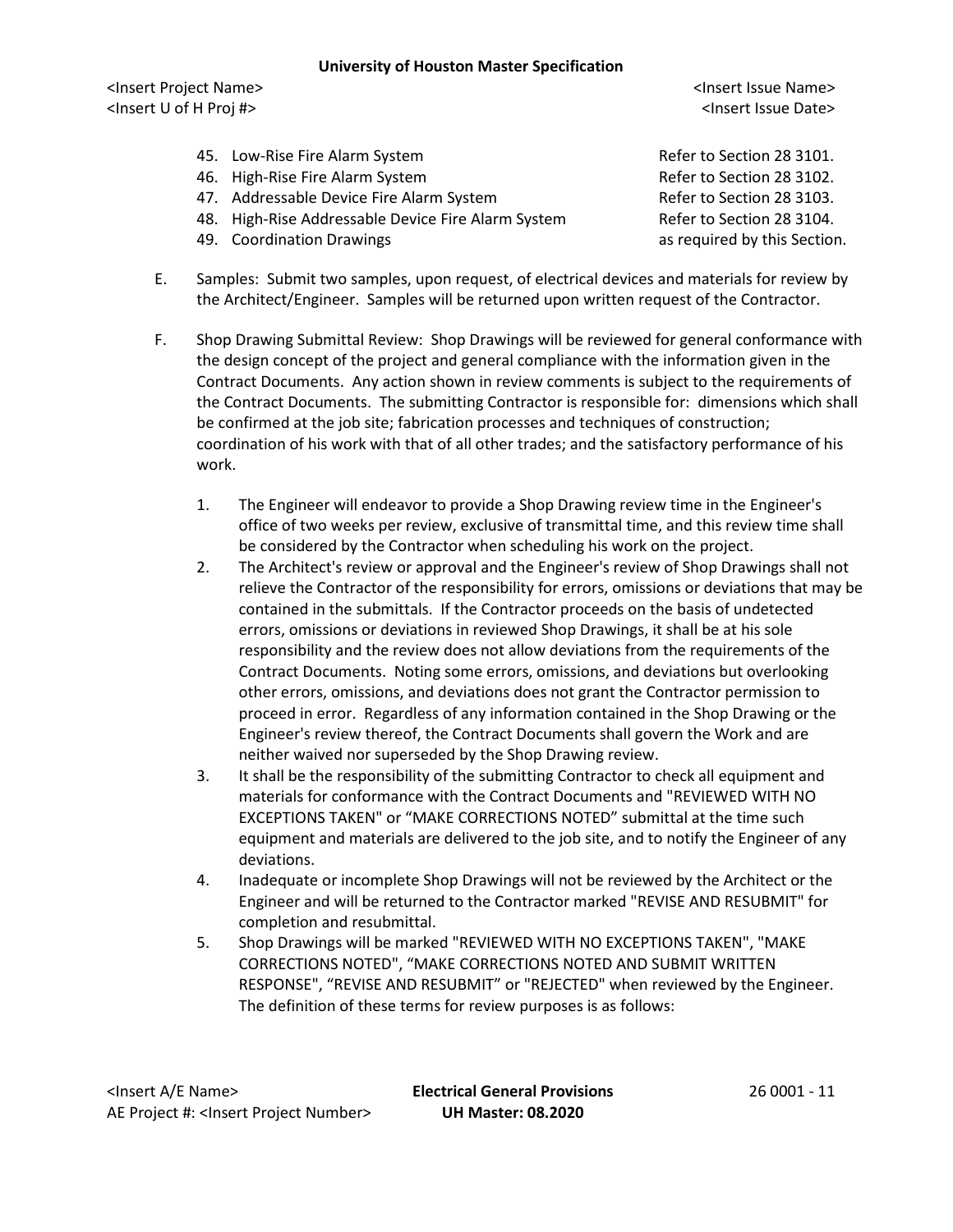<Insert Project Name> <Insert Issue Name> <Insert U of H Proj #> <Insert Issue Date>

- a. REVIEWED WITH NO EXCEPTIONS TAKEN The Shop Drawing was reviewed and no exceptions from the general conformance with the design concept and general compliance with the information given in the Contract Documents were noted.
- b. MAKE CORRECTIONS NOTED The Shop Drawing was reviewed and found to have minor deviations from the requirements of the Contract Documents, as noted. A Shop Drawing resubmittal is not required; however, the furnished material/systems shall comply with the corrections noted in the submittal review.
- c. MAKE CORRECTIONS NOTED AND SUBMIT WRITTEN RESPONSE The Shop Drawing was reviewed and found to have either minor deviations from the requirements of the Contract Documents or information missing from the submittal, as noted. A complete Shop Drawing resubmittal is not required, however, a written response to all review comments shall be submitted in the format used for a resubmittal.
- d. REVISE AND RESUBMIT The Shop Drawing was reviewed and major deviations from general conformance with the design concept and general compliance with the information given in the Contract Documents were observed, as noted. The Shop Drawing shall be revised to eliminate the deviations noted and resubmitted.
- e. REJECTED The Shop Drawing was reviewed and is not in general conformance with the design concept or in compliance with the information given in the Contract Documents, as noted. A revised Shop Drawing submittal for the specified equipment or materials shall be resubmitted.
- 6. Division 1 and General Conditions requirements concerning Shop Drawing submittal review are not applicable to this Division.
- 7. Materials and equipment which are purchased or installed without a "REVIEWED WITH NO EXCEPTIONS TAKEN" or "MAKE CORRECTIONS NOTED" Shop Drawing review shall be at the risk of the Contractor and the cost for removal and replacement of such materials and equipment and related work which is judged unsatisfactory by the Architect/Engineer for any reason, shall be at the expense of the Contractor.
- 8. Shop Drawings shall be complete and checked prior to submission to the Engineer for review. Where more than three reviews are required for a given Shop Drawing to reach "REVIEWED WITH NO EXCEPTIONS TAKEN" or "MAKE CORRECTIONS NOTED" status, the Subcontractor will be invoiced for extra services at a cost of \$100.00 per hour for review of the fourth and subsequent reviews. If the Subcontractor fails to pay any legitimate extra services invoice in full within 30 days, then that invoice will be forwarded to the Architect/Owner requesting him to withhold payment of the amount invoiced from the next General Contractors request for payment as allowed for under the General Conditions of the Contract for Construction (AIA Document A-201). Incomplete submittals will be returned to the Contractor unchecked.
- G. Certifications and Test Reports: The Engineer may, at their option, witness any or all on and off-site acceptance and operational testing. Submit a detailed listing of certification and testing for each system indicating estimated dates for completion of system installation. This listing of certification and testing shall be submitted at least 30 days before any testing is conducted.

<Insert A/E Name> **Electrical General Provisions** 26 0001 - 12 AE Project #: <Insert Project Number> **UH Master: 08.2020**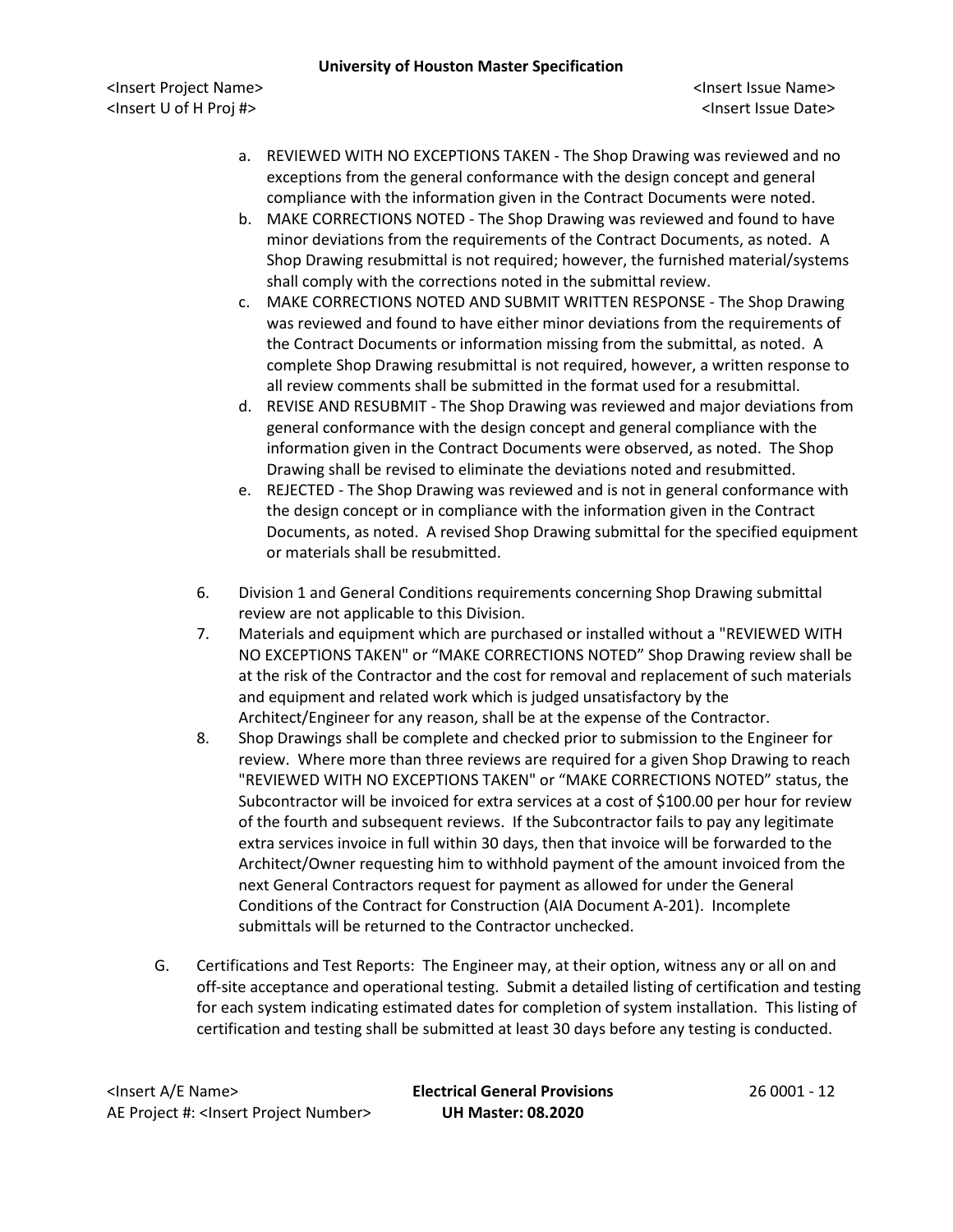<Insert Project Name> <Insert Issue Name> <Insert U of H Proj #> <Insert Issue Date>

- 1. Test procedures and test result reporting forms shall be submitted for review no later than the date of the certification and testing listing submittal.
- 2. Notify the Engineer in writing two weeks prior to all scheduled testing to allow time for Engineer to schedule witnessing of testing, where elected by the Engineer.
- 3. Submit four copies of all certifications and test reports to the Engineer for review adequately in advance of completion of the Work to allow for remedial action as required to correct deficiencies discovered in equipment and systems.
- 4. Certifications and test reports to be submitted shall include, but not be limited to those items outlined in Section 26 0125 "Electrical Testing".
- H. Operating and Maintenance Manuals: Submit two copies of Operating and Maintenance Manuals to the Engineer for approval prior to the beginning of operator training. Provide four approved Operating and Maintenance Manuals for use in operator training. Manuals shall be bound in rigid cover, 3-ring binders with spine and cover labels and shall provide operating and maintenance information for every piece of equipment furnished under this Specification. All sections shall be typed and indexed into sections and labeled for easy reference. Bulletins containing information about equipment which is not installed on the project shall be properly marked up or stripped and reassembled. All pertinent information required by the Owner for proper operation and maintenance of applicable equipment supplied by Division 26, 27 and 28 shall be clearly and legibly set forth in memoranda which shall, likewise, be bound with bulletins. As a minimum, the following information shall be provided as applicable:
	- 1. Complete description of each system, item of equipment, and apparatus provided under this Division, including ratings, capacities, performances, data and curves, characteristics identifying name and number, locations, and wiring diagrams, including sources for all parts.
	- 2. Fully detailed parts lists, including all numbered parts and recommended spare parts, of each item of equipment and apparatus provided under this Division.
	- 3. Manufacturer's printed instructions describing operation, service, maintenance, and repair of each item of equipment and apparatus.
	- 4. Typed record of tests made of materials, equipment, and systems included under this Division. Such records shall state the dates the tests were conducted, name(s) of person(s) making and witnessing the tests and citing any unusual conditions relevant to the tests.
	- 5. Identifying names, name tags designations and locations for all equipment.
	- 6. Fuse including type and size and motor overload heater type and part number, if electronic solid state overload is used, the type and part number information including location and usage. All motor overload heater settings shall be documented and provided.
	- 7. Equipment and motor nameplate data.
	- 8. Copies of all approved Shop Drawing submittals.
	- 9. Fabrication drawings.
	- 10. Equipment and device bulletins and cutsheets clearly highlighted to show equipment installed on the project and including performance curves and data as applicable.

| <lnsert a="" e="" name=""></lnsert>                  | <b>Electrical General Provisions</b> | 26 0001 - 13 |
|------------------------------------------------------|--------------------------------------|--------------|
| AE Project #: <lnsert number="" project=""></lnsert> | <b>UH Master: 08.2020</b>            |              |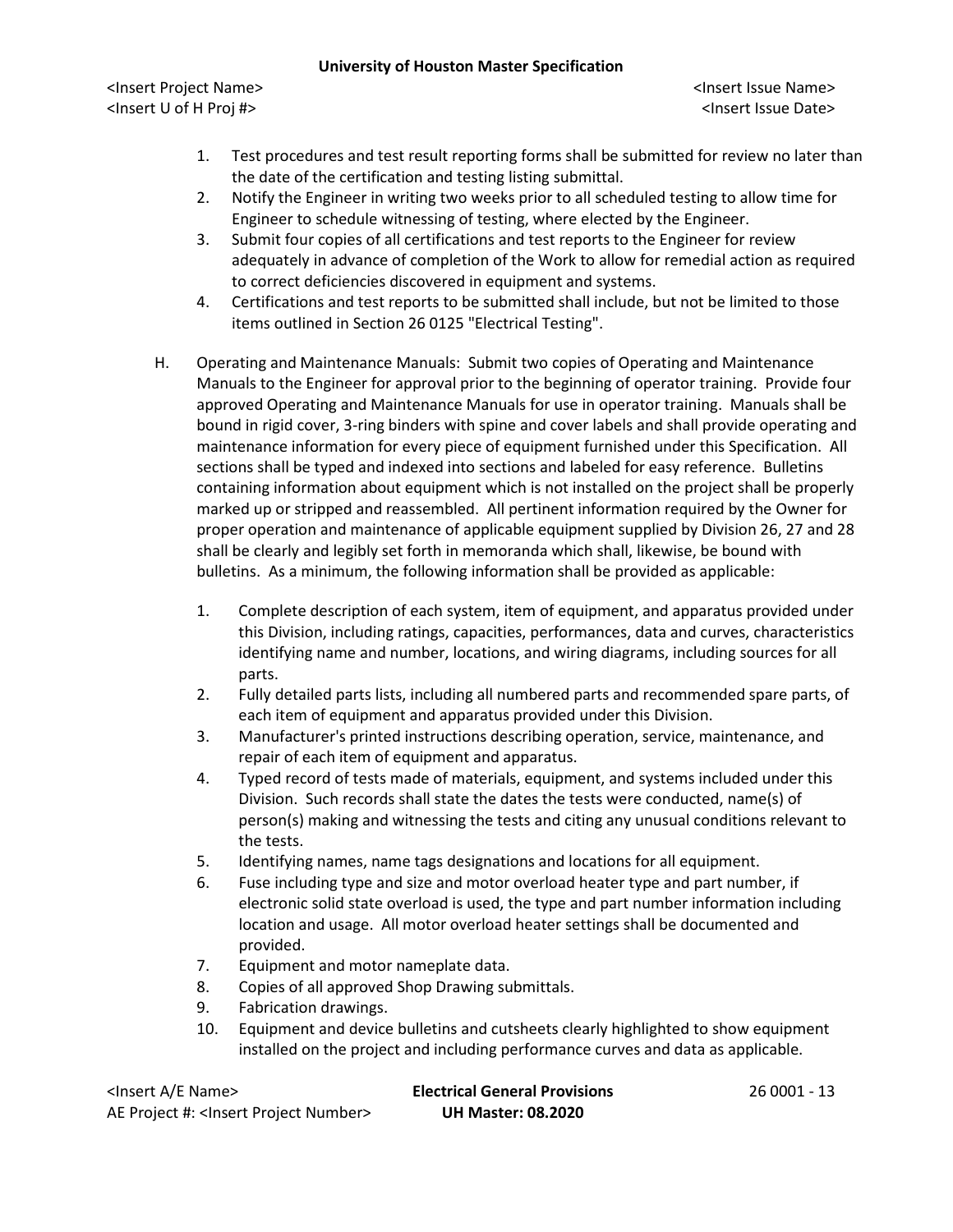<Insert Project Name> <Insert Issue Name> <Insert U of H Proj #> <Insert Issue Date>

- 11. Maintenance instructions clearly highlighted to show all required periodic maintenance and lubrication.
- 12. Wiring diagrams.
- 13. Operating instructions clearly highlighted to show proper operating procedures for all equipment.
- 14. Exploded parts views and parts lists for all equipment and devices.
- 15. Color coding charts for all painted equipment and conduit.
- 16. Location and listing of all spare parts and special keys and tools furnished to the Owner.
- I. Tools: Provide and deliver to the Owner's authorized representative any special tools required for maintenance of systems, equipment, and apparatus installed under this Division prior to requesting final acceptance of the installation.

## 1.17 PROJECT RECORD DOCUMENTS

- A. Site Prints: Maintain a set of clearly marked prints of the Drawings at the job site which shall be used for recording the work details, final size, location, interrelation, and similar items of all work under this Division. This set of Drawings shall be corrected daily as the Work progresses and shall clearly indicate all changes to suit field conditions, changes made by "Field Order" or "Change Order", accurate dimensions of all buried or concealed work, precise locations of all concealed work, locations of all concealed boxes, controls and devices and any deviations from the work shown on the Construction Documents which are required for coordination. All dimensions shall be to at least two permanent structure points.
- B. Upon completion of the work, the Contractor shall clearly and legibly transfer all marks from the site prints to a set of reproducible Record "As-Built" Drawings using red pen or pencil. The reproducible Record "As-Built" Drawings shall have the Engineers Name and Seal removed or blacked out and shall be clearly marked and signed on each sheet as follows:

#### CERTIFIED RECORD DRAWINGS

|                                                                                     | DATE: |                                                              |              |
|-------------------------------------------------------------------------------------|-------|--------------------------------------------------------------|--------------|
|                                                                                     |       | (NAME OF GENERAL CONTRACTOR)                                 |              |
|                                                                                     | BY:   | (SIGNATURE)                                                  |              |
|                                                                                     |       | (NAME OF SUBCONTRACTOR)                                      |              |
|                                                                                     | BY:   | (SIGNATURE)                                                  |              |
| <insert a="" e="" name=""><br/>A.E. Project #: &lt; Insect Project Numbers</insert> |       | <b>Electrical General Provisions</b><br>IILI Mactari 00 JOJO | 26 0001 - 14 |

AE Project #: <Insert Project Number> **UH Master: 08.2020**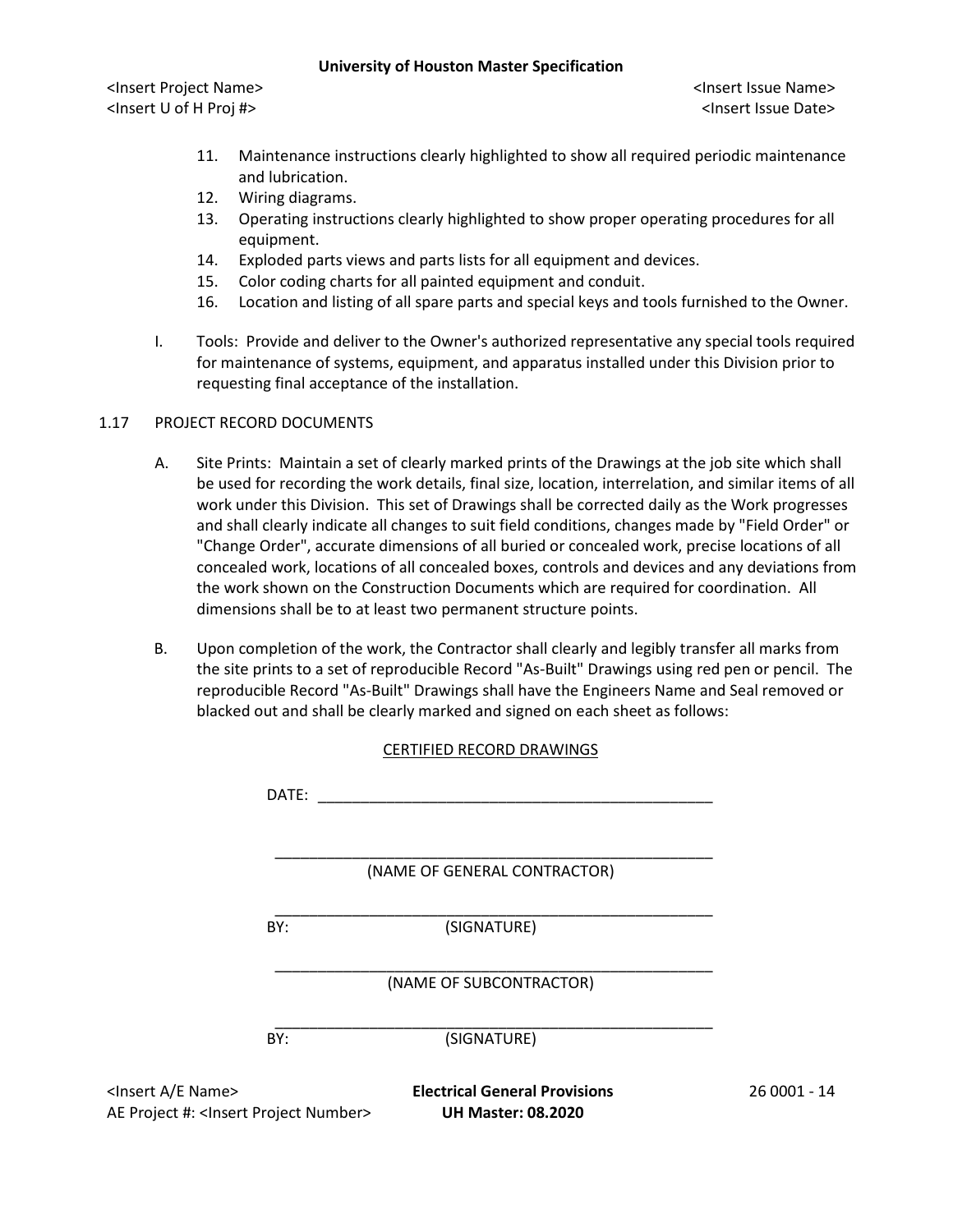<Insert Project Name> <Insert Issue Name> <Insert U of H Proj #> <Insert Issue Date>

As-Built shall be redrawn by the Engineer before final inspection of the job. Two copies of final drawings shall be furnished to UH Plant Operations.

C. Approval: Prior to final acceptance of the Work of this Division, the Contractor shall submit three prints of properly certified Record Drawings to the Engineer for review and shall make changes, corrections or additions as the Engineer may require to the Record Drawings. Two final sets furnished to UH Plan Operations, electronic and paper.

### 1.18 COORDINATION OF ELECTRICAL WORK

- A. General: Refer to Division 1 for general coordination requirements applicable to the entire work. It is recognized that the Contract Documents are diagrammatic in showing certain physical relationships which must be established within the electrical work, and in its interface with other work including utilities and mechanical work and that such establishment is the exclusive responsibility of the Contractor. The Drawings show diagrammatically the sizes and locations of the various conduit and raceway systems and equipment items and the sizes of the major interconnecting distribution, without showing exact details as to elevations, offsets, control lines, and installation details. All major feeders 1-1/2 inch C and over shall be also shown on site and floor plans.
	- 1. Arrange electrical work in a neat, plumb and straight well organized and workmanlike manner with services running parallel with primary lines of the building construction and with a minimum of 7 foot overhead clearance where possible. Maintain 4 inch clearance of other systems and 12 inches above ceiling.
	- 2. The Contractor shall carefully lay out his work at the site to conform to the architectural and structural conditions, to avoid obstructions and to provide proper grading of lines. Exact locations of outlets, apparatus and connections thereto shall be determined by reference to detail Drawings, equipment Drawings, roughing-in Drawings, etc., by measurements at the building and in cooperation with other Contractors and in all cases shall be subject to the approval of the Engineer. Relocations necessitated by the conditions at the site or directed by the Engineer shall be made without any additional cost to the Owner or Engineer.
	- 3. All conduit and boxes except those in the various equipment rooms, in unfinished spaces or where specifically designated herein or on the Drawings shall be run concealed in furrings, plenums and chases. Wherever conditions exist which would cause any of these items to be exposed in finished spaces, the Contractor whose work is involved shall immediately call the situation to the attention of the Engineer and shall stop work in those areas until the Owner's Representative or General Contractor directs the resumption of the work. Submit for approval a Shop Drawing for any change in equipment placement, etc.
	- 4. Equipment has been chosen to fit within the available space with all required Code and maintenance clearances and shall be installed as shown. Every effort has been made to also accommodate equipment of other approved manufacturers, however since equipment and access space requirements vary, the final responsibility for installation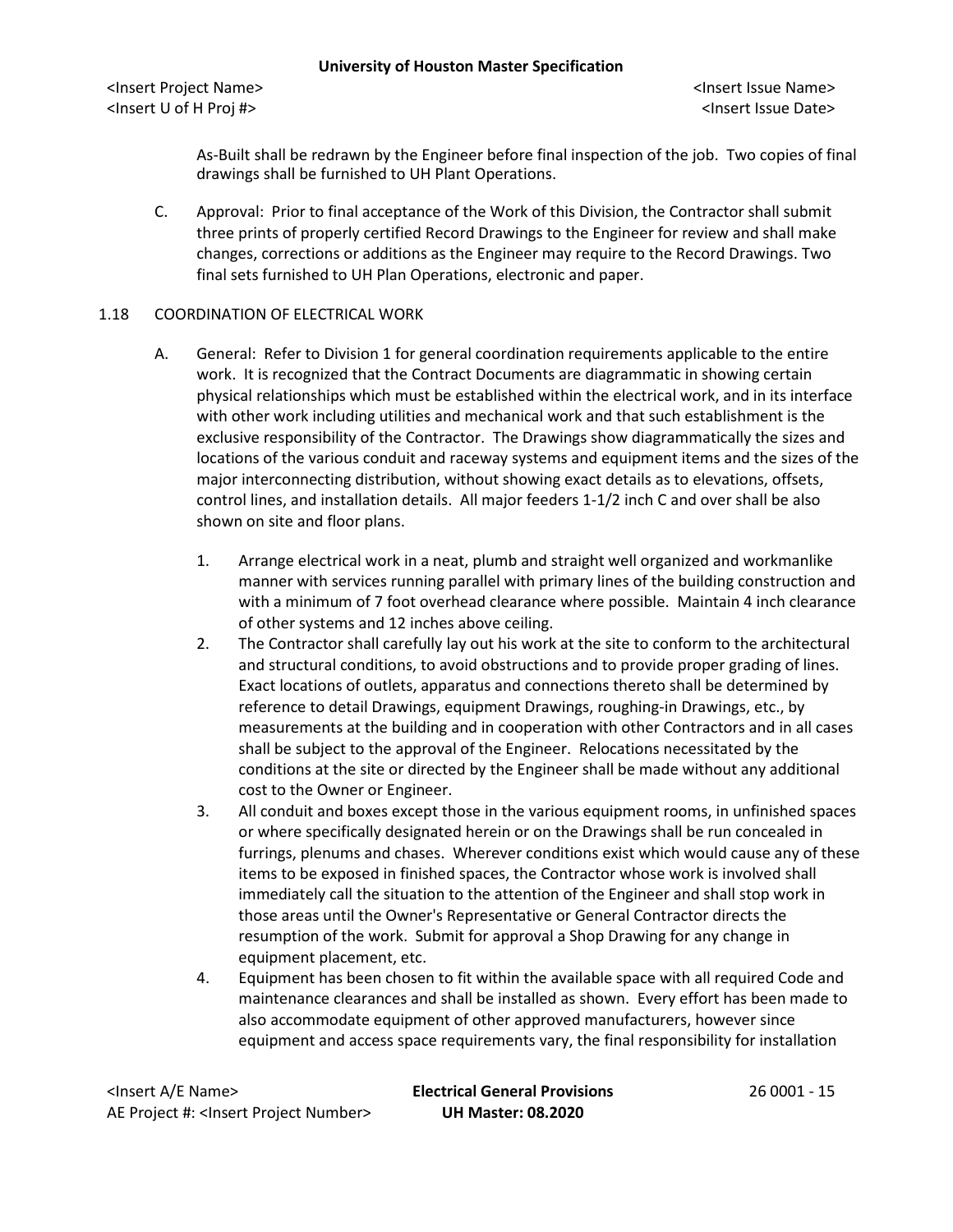<Insert Project Name> <Insert Issue Name> <Insert U of H Proj #> <Insert Issue Date>

access and proper fit of substituted equipment rests with the Contractor with approval from Author by having jurisdiction.

- 5. System interferences shall be handled by giving precedence to pipe lines which require a stated grade for proper operation. Where space requirements conflict, the following order of precedence shall, in general, be observed:
	- a. Building lines.
	- b. Structural members.
	- c. Soil and drain piping.
	- d. Steam and condensate piping.
	- e. Sprinkler piping.
	- f. Vent piping.
	- g. Supply ductwork.
	- h. Exhaust ductwork.
	- i. Chilled water and heating hot water piping.
	- j. Domestic water piping.
	- k. Electrical conduit.
- 6. Locate electrical equipment properly to provide easy access. Arrange entire electrical work with adequate code access for operation and maintenance.
- 7. Advise other trades of openings required in their work for the subsequent move in of large units of electrical work (equipment).
- 8. Coordinate all items which will affect the installation of the work of this Division. This coordination shall include, but not be limited to: voltage, ampacity, capacity, electrical connections, space requirements, sequence of construction, building requirements and special conditions.
- 9. When submitting Shop Drawings on the project, this Contractor is indicating that all necessary coordination has been completed and that the systems, products and equipment submitted can be installed in the building and will operate as specified and intended, in full coordination with all other Contractors and Subcontractors.
- B. Coordination Drawings
	- 1. Coordinate the work of all Subcontractors for this Division with the Contractors and Subcontractors responsible for this and other Divisions. Provide, in writing (with copies to the Engineer, Architect and Owner) all information necessary for coordination to permit the work of the project, including all Divisions, to be installed satisfactorily and with the least possible interference or delay.
	- 2. This Divisions Contractors, in coordination with Contractors responsible for other Divisions, shall prepare a complete set of construction "Coordination Drawings" which shall be completed and submitted to the Engineer, Architect and Owner within **[one] [two] [three]** months after notice to proceed is given to the General Contractor. If the General Contractor or any Subcontractor allows any work to be installed before coordinating with the work of other Subcontractors, the necessary changes for field coordination shall be made without extra cost to the Owner, Architect or Engineer.

<Insert A/E Name> **Electrical General Provisions** 26 0001 - 16 AE Project #: <Insert Project Number> **UH Master: 08.2020**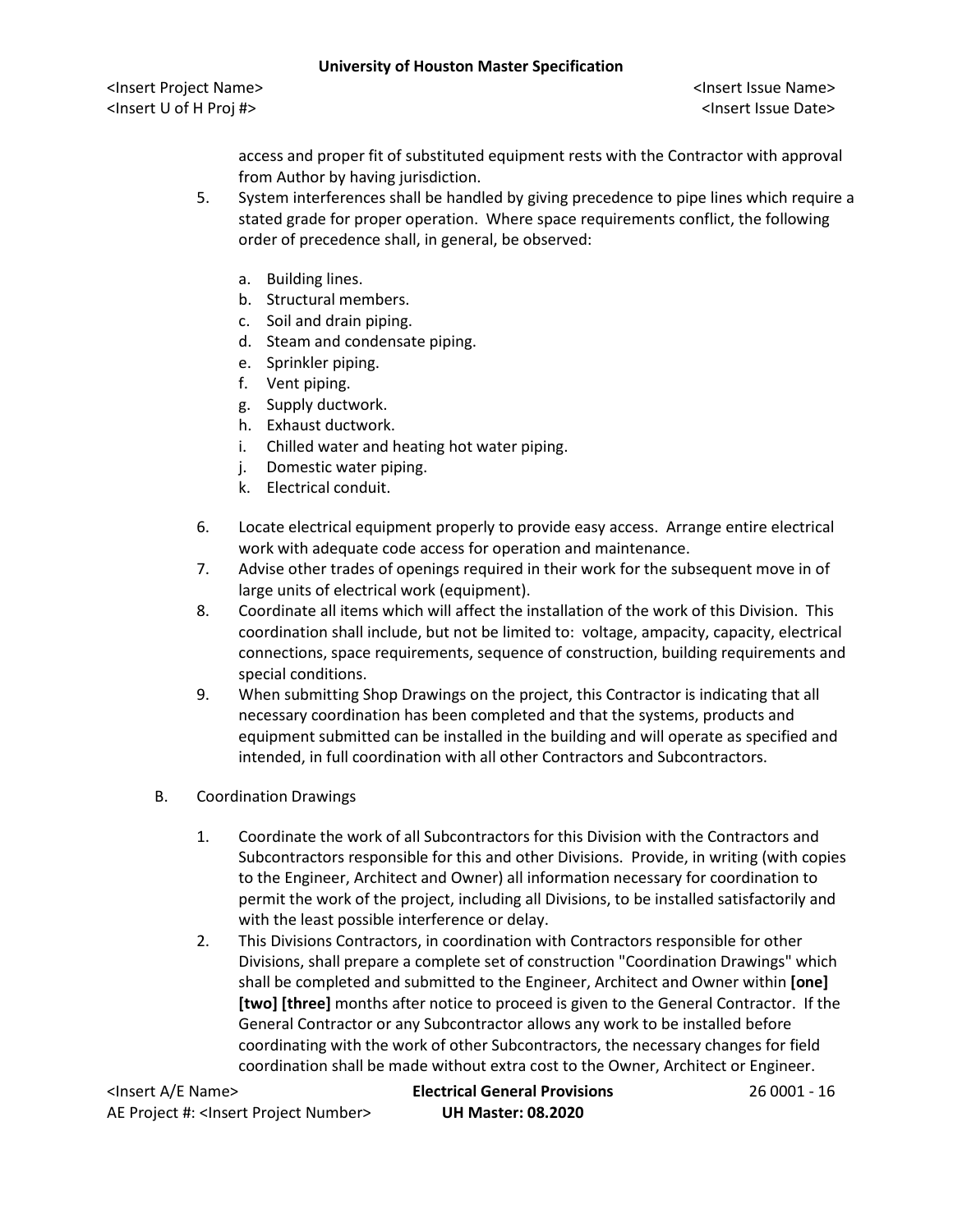<Insert Project Name> <Insert Issue Name> <Insert U of H Proj #> <Insert Issue Date>

- 3. "Coordination Drawings" shall be drawn at a scale of not less than 1/4 inches = 1 foot 0 inches and shall be originals or CAD plots, Drawings shall show actual equipment being provided and shall maintain all design drawing space allocations, designated dimensions, ceiling heights, chase dimensions, room sizes and required service clearances for the actual equipment being provided. Deviations from ceiling heights, chase dimensions, room sizes and similar requirements to the Construction Documents shall not be made without specific prior written authorization from the Architect.
- 4. "Coordination Drawings" for interior construction shall show the coordinated locations for equipment, ductwork, piping, conduit, busway, devices, etc. and shall show all ductwork, all busway and all pipe and conduit larger than 2 inch C using double lines. Elevations shall be shown for all construction and horizontal dimensions from major construction to accessible column or building lines shall be shown. Where required for coordination, offsets shall be shown and sections shall be cut and drawn.
- 5. "Coordination Drawings" shall indicate loads and anchor/support points for all piping 8 inches and larger, for all racked piping, for all racked conduit 1 inch C and larger, for all busway and for all suspended equipment. These drawings shall be submitted to the Structural Engineer for review and approval. Any special hangers, embeds, supports, reinforcing, etc. required by the Structural Engineer shall be provided at no additional cost to the Owner.
- 6. "Coordination Drawings" for all work routed underground or embedded in concrete shall show specific dimensions to accessible column or building lines and the burial depth and size of all underground utilities. Where existing utilities are located in the area where new utilities are being installed, dimensions and burial depth for existing utilities shall be shown on "Coordination Drawings".
- 7. Prior to submittal, each "Coordination Drawing" shall be completed and signed off by the General Contractor and all applicable Subcontractors prior to the submission to the Architect, Engineer and Owner and prior to installation of Division 21, 22, 23, 25, 26, 27 and 28 work in the area covered by the specific coordination drawing.
- 8. The requirement for "Coordination Drawings" shall not be construed as releasing the General Contractor or Subcontractors from their responsibility to coordinate the installation of the work or as authorization for the General Contractor or Subcontractors to make unauthorized changes to the Construction Documents or the project design concepts.

## 1.19 MATERIALS AND WORKMANSHIP

- A. General: Materials and equipment shall be new, of best grade and quality, and standard products of reputable manufacturers regularly engaged in the production of such materials and equipment and meeting UH requirements.
- B. Workmanship: Work shall be executed and materials installed in accordance with the best practice of the trades in a thorough, substantial, workmanlike manner by competent, state licensed workmen, presenting a neat appearance when completed, straight and plumb.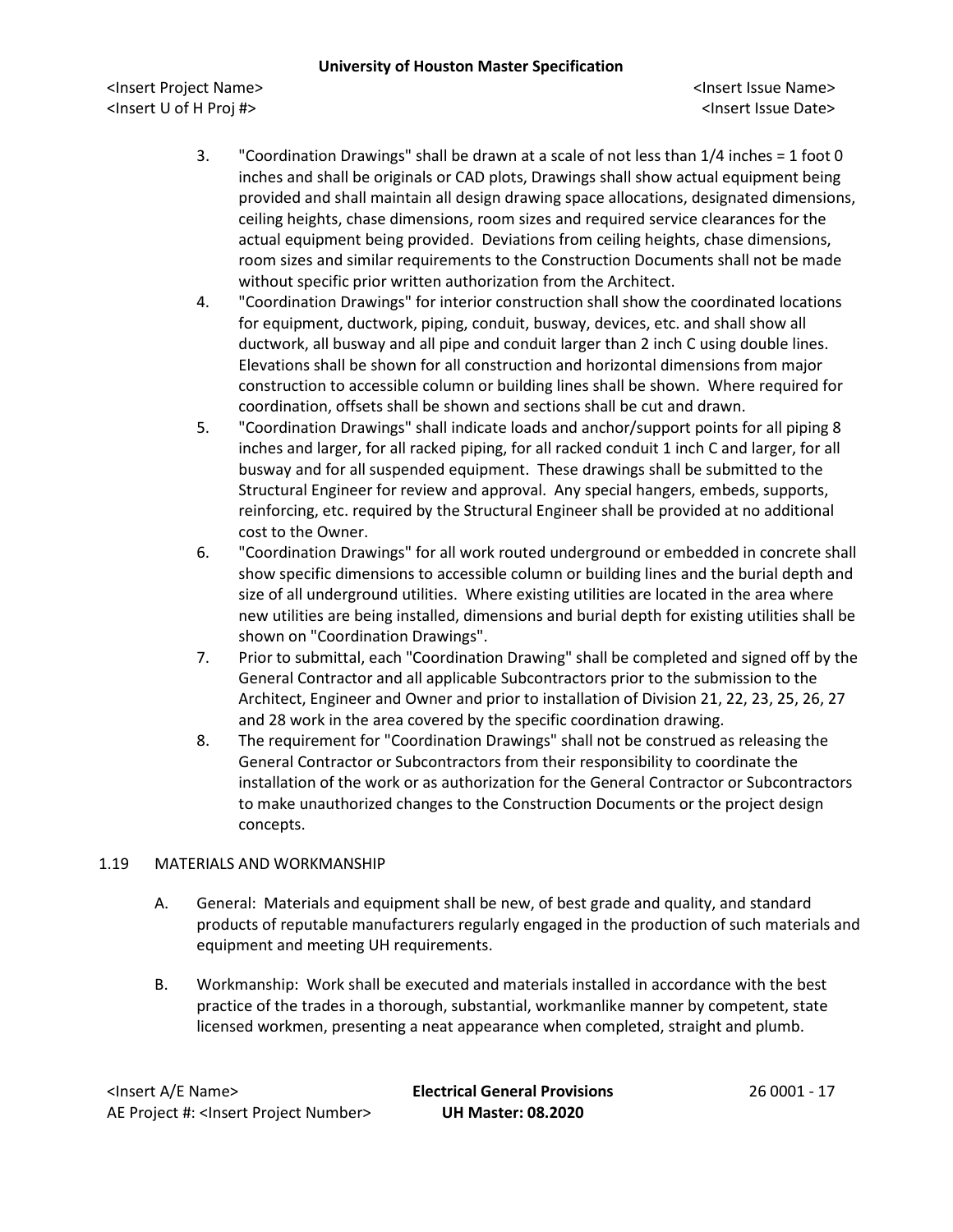<Insert Project Name> <Insert Issue Name> <Insert U of H Proj #> <Insert Issue Date>

C. Manufacturer's Recommendations: With exceptions as specified or indicated on the Drawings or in the Specifications, apply, install, connect, erect, use, clean, and condition manufactured articles, materials, and equipment per manufacturer's current printed recommendations. Copies of such printed recommendations shall be kept at the job site and made available as required.

### 1.20 SPACE REQUIREMENTS

- A. General: Determine in advance of purchase that the equipment and materials proposed for installation will fit into the confines indicated, leaving adequate code clearances for adjustments, repair, or replacement and comply with code.
- B. Clearance: Allow adequate space for clearance in accordance with requirements of the Code and local inspection department.
- C. Scheduled Equipment: The design shown on the Drawings is based on the equipment scheduled.
- D. Responsibility: Since space requirements and equipment arrangement vary for each manufacturer, the responsibility for initial access and proper fit rests with the Contractor.
- E. Review: Final arrangements of equipment to be installed shall be subject to the Architect's and Engineer's review.

## 1.21 SAFETY REGULATIONS

- A. All electrical work shall be performed in compliance with all applicable and governing safety regulations. All safety lights, guards, signs, and other safety materials and provisions required for the performance of the electrical work shall be provided by and operated by the Electrical contractor, including temporary power.
- B. Electrical energized work shall not be performed unless an electrical energized work permit per NFPA 70E is completed and submitted to the University for review and approval. All electrical work shall be performed de-energized unless otherwise specified in NFPA 70E. If any electrical personnel are operating electrical equipment before final testing once energized are required to be qualified personnel as defined by NFPA 70E. A list of all qualified personnel shall be listed outside of the electrical room and the contractor and subsequent subcontractors shall not allow any unqualified personnel into the electrical room. All NFPA 70E electrical training documentation shall be submitted to the Engineer for review and approval. No unqualified electrical personnel shall enter an electrical room that has been energized.

#### 1.22 DELIVERY, STORAGE AND HANDLING OF MATERIALS

A. General: Protect all materials and equipment to be installed under this Division from physical and weather damage.

<Insert A/E Name> **Electrical General Provisions** 26 0001 - 18 AE Project #: <Insert Project Number> **UH Master: 08.2020**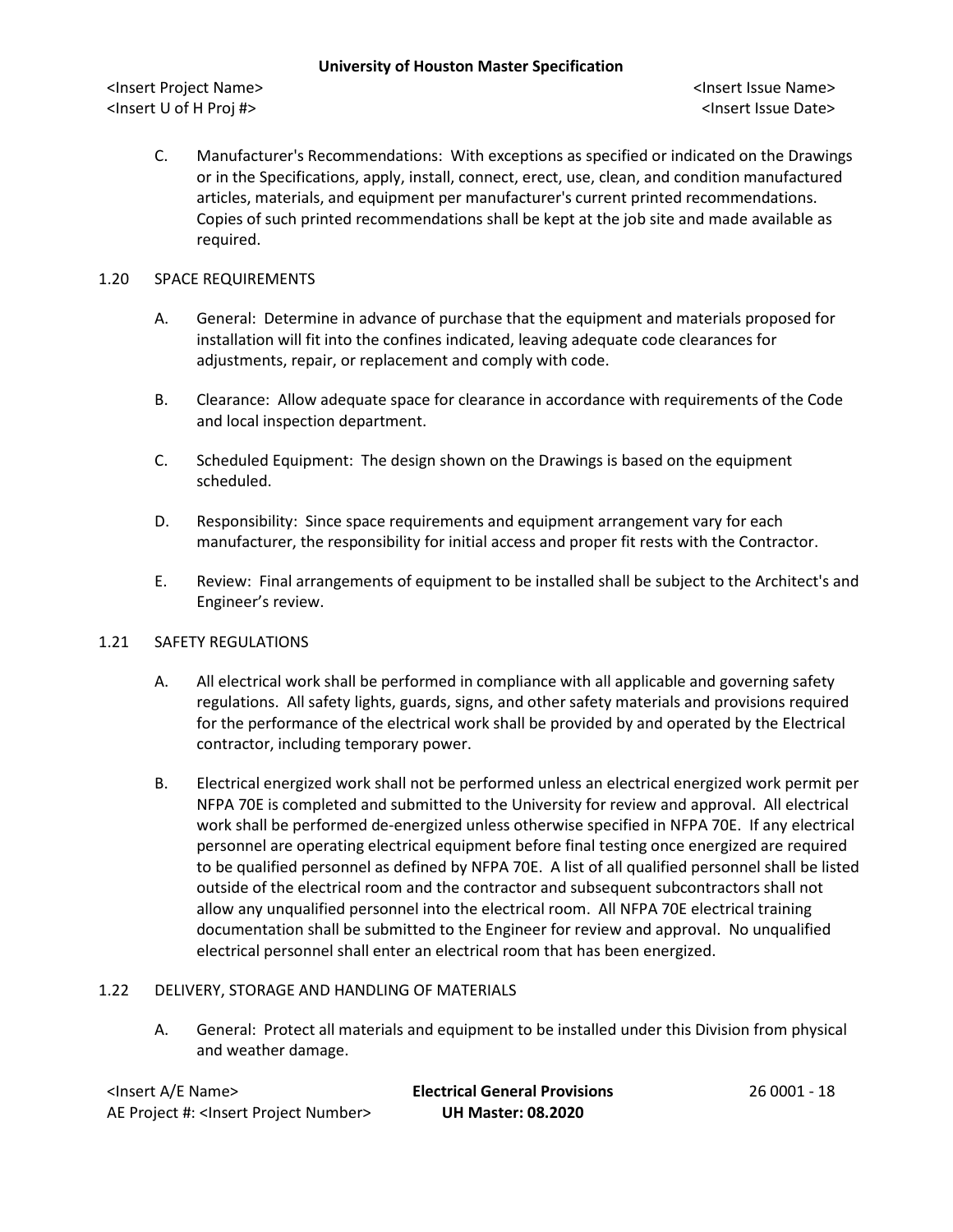<Insert Project Name> <Insert Issue Name> <Insert U of H Proj #> <Insert Issue Date>

- B. Scope: Work under this Division shall include, but not limited to:
	- 1. Shipping from point of manufacture to job site.
	- 2. Unloading, moving, and storage on site with proper protection as required to properly protect equipment from rust, drip, humidity, dust, or physical damage.
	- 3. Hoisting and scaffolding of materials and equipment included in this Division.
	- 4. Ensuring safety of employees, materials, and equipment using such hoisting equipment and scaffolding.
- C. Coordination: All large pieces of apparatus which are to be installed in the building and which are too large to permit access through doorways, stairways or shafts shall be brought to the job by the Contractor and shall be placed in the spaces before enclosing partitions and structure are completed. All apparatus shall be cribbed up from the floor by Contractor and shall be covered with tarpaulins or other protective covering where required for protection.

## 1.23 NOISE AND VIBRATION

A. General: Warrant the electrical systems, and their component parts to operate without objectionable noise or vibration. Noise from systems or equipment which results in noise within occupied spaces above the recommended NC curves (refer to ASHRAE Standard) shall be considered objectionable. Vibration shall not be apparent to the senses in occupied areas of the building. Objectionable noise, vibration, or transmission thereof to the building shall be corrected.

## 1.24 CLEANING, ADJUSTING AND START-UP

- A. Start-up Services: Where specified for any individual item of electrical equipment, provide a factory-authorized representative for testing, start-up of equipment, and instruction of Owner's operating personnel. Certify that these services have been performed by including a properly executed invoice for these services or a letter from the manufacturer.
- B. Testing: Refer to Section 26 0125, "Electrical Testing" for requirements.
- C. Clean-up: Each Contractor shall clean away from the job site all debris, surplus material, and similar items, resulting from work or operations, leaving the job and equipment in a clean condition. Each Contractor shall thoroughly clean all pieces of equipment, conduit, boxes, fixtures, and similar items, leaving the installation in a first-class condition.
- D. Operation Prior to Completion: When any piece of electrical equipment is operable and it is to the advantage of the Contractor to operate the equipment, he may do so, providing that he properly supervises the operation, and has the Engineer's written permission to do so. The warranty period shall, however, not commence until such time as the equipment is operated for the beneficial use of the Owner, or date of substantial completion, whichever occurs first. Regardless of whether or not the equipment has or has not been operated, the Contractor shall properly clean the equipment, properly adjust, and complete all deficiency list items before

<Insert A/E Name> **Electrical General Provisions** 26 0001 - 19 AE Project #: <Insert Project Number> **UH Master: 08.2020**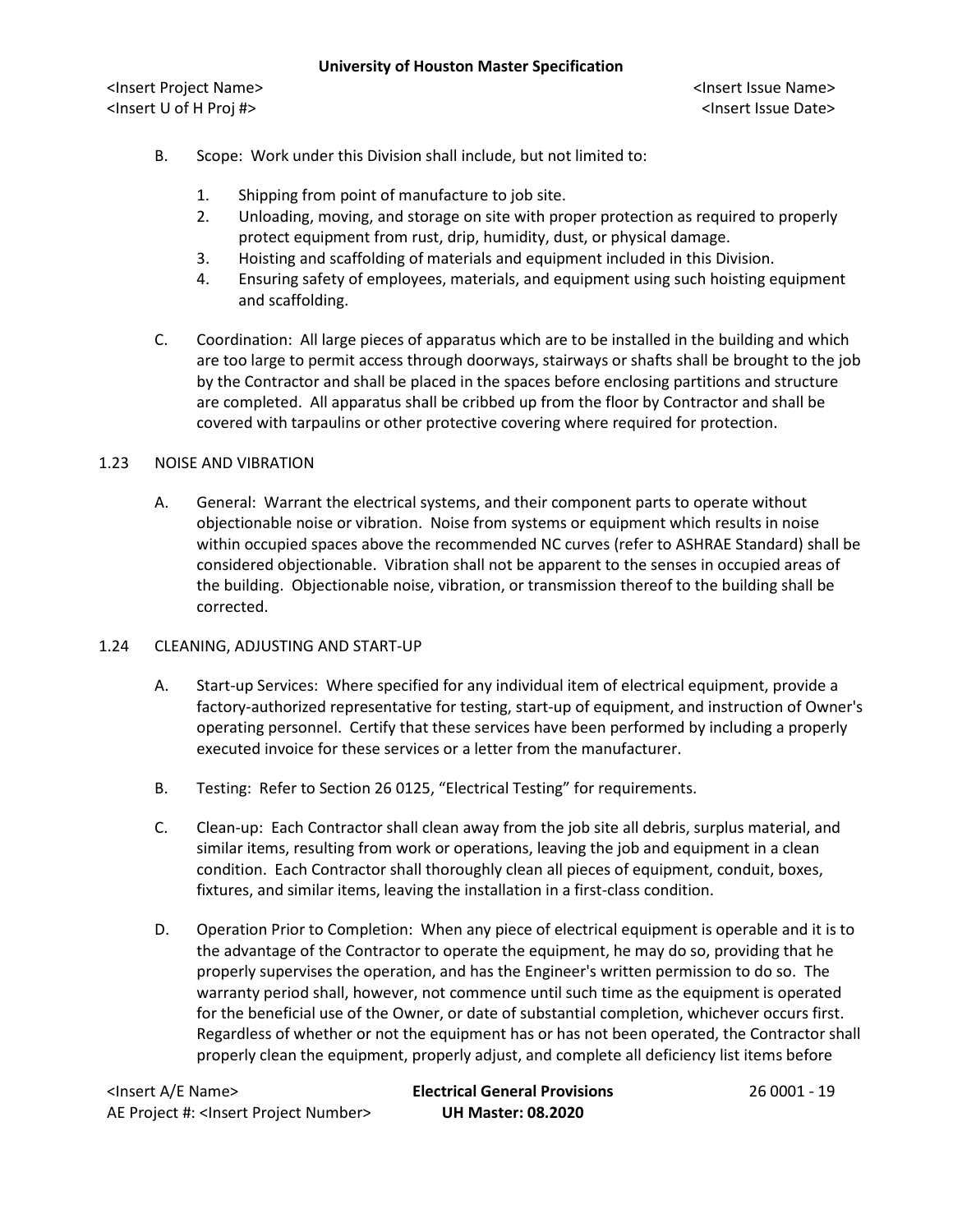final acceptance by the Owner. The date of final acceptance and the start of the warranty may not be the same date. Also, you must have approval of authority having jurisdiction (AHJ), which is UH facilities for main campus and local AHJ for remote campuses.

#### 1.25 FINAL REVIEW

- A. General: Upon completion of the Work, perform a final test of the entire system.
	- 1. The system shall be operating properly and conform to campus setpoints.
	- 2. After the final test, any changes or corrections noted as necessary for the Work to comply with these Specifications or the Drawings shall be accomplished without delay in order to secure final acceptance of the Work.
	- 3. The date for the final test shall be sufficiently in advance of the Contract completion date to permit execution, before expiration of the Contract, of any adjustments or alterations which the final acceptance tests indicate as necessary for the proper functioning of all equipment. Any such modifications shall be completed within the time allotted for completion of the Contract. Retests shall be conducted as directed and shall be of such time duration as necessary to ensure proper functioning of adjusted and altered items. Retests shall not relieve the Contractor of completion date responsibility.
	- 4. Certificates, including certificates of occupancy from local authorities and documents required herein, shall be completely in order and presented to the Engineer at least one week prior to the review.
- B. Qualified Person: Individuals knowledgeable of the systems and persons approved by the Engineer shall be present at this final inspection to demonstrate the system and prove the performance of the equipment including facilities personnel.

#### 1.26 OWNER INSTRUCTION

- A. General: This Contractor and appropriate factory-trained representatives shall instruct the Owner's representative in the proper operation and maintenance of all systems and equipment and shall explain all warranties including facilities personnel.
- B. Outline: Prior to instruction of Owner Personnel, prepare a typed outline, listing the subjects that will be included in this instruction, and submit the outline for review by the Engineer.
- C. Certification: At the conclusion of the instruction period obtain the signature of each person being instructed on each copy of the approved outline to signify that he has a proper understanding of the operation and maintenance of the systems and resubmit the signed outlines.
- D. Other Requirements: Refer to other Division 26, 27 and 28 Sections for additional Operator Training requirements.

#### 1.27 CONTRACTOR WARRANTIES AND GUARANTEES

| <lnsert a="" e="" name=""></lnsert>                  | <b>Electrical General Provisions</b> | 26 0001 - 20 |
|------------------------------------------------------|--------------------------------------|--------------|
| AE Project #: <lnsert number="" project=""></lnsert> | <b>UH Master: 08.2020</b>            |              |